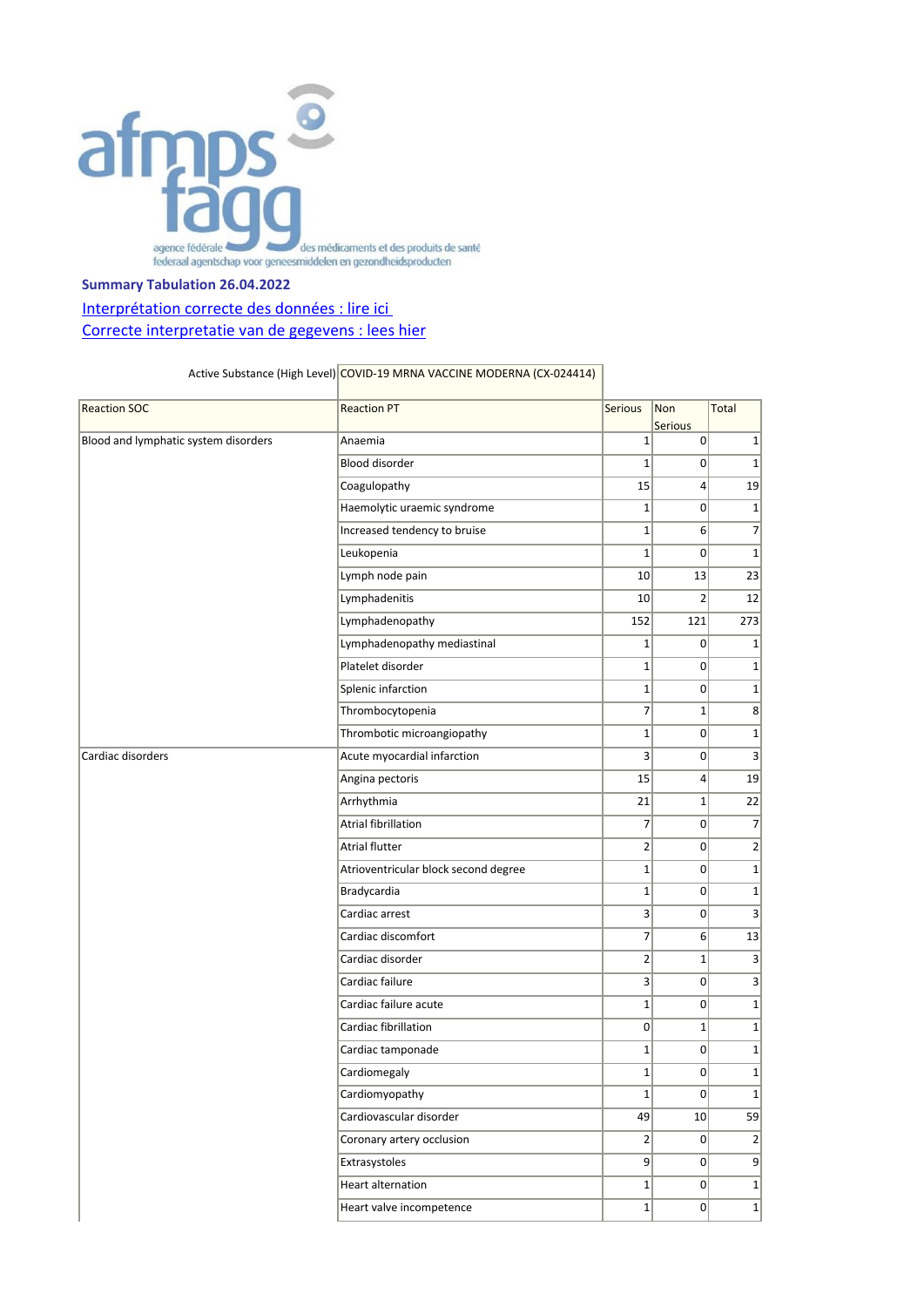|                                            | Left ventricular dysfunction   | $1\vert$        | 0               | $\mathbf 1$             |
|--------------------------------------------|--------------------------------|-----------------|-----------------|-------------------------|
|                                            | Myocardial injury              | $1\overline{ }$ | 0               | $\mathbf{1}$            |
|                                            | Myocardial ischaemia           | $\mathbf{1}$    | 0               | $\mathbf 1$             |
|                                            | Myocarditis                    | 15              | $\overline{2}$  | 17                      |
|                                            | Palpitations                   | 89              | 37              | 126                     |
|                                            | Pericardial disease            | $\mathbf{1}$    | 0               | 1                       |
|                                            | Pericardial effusion           | $1\vert$        | 0               | $\mathbf 1$             |
|                                            | Pericarditis                   | 22              | $\overline{2}$  | 24                      |
|                                            | Right ventricular failure      | $\mathbf{1}$    | 0               | $\mathbf{1}$            |
|                                            | Sinus arrhythmia               | $1\overline{ }$ | 0               | $\mathbf 1$             |
|                                            | Sinus bradycardia              | $\mathbf{1}$    | 0               | $\mathbf{1}$            |
|                                            | Stress cardiomyopathy          | $1\overline{ }$ | 0               | $\mathbf{1}$            |
|                                            |                                | $1\vert$        |                 | $\mathbf 1$             |
|                                            | Supraventricular extrasystoles |                 | 0               |                         |
|                                            | Tachycardia                    | 26              | 19              | 45                      |
|                                            | Ventricular extrasystoles      | $1\overline{ }$ | 0               | $\mathbf 1$             |
|                                            | Ventricular remodelling        | $\mathbf{1}$    | 0               | $\mathbf 1$             |
| Congenital, familial and genetic disorders | <b>Block vertebra</b>          | $1\overline{ }$ | 0               | $\mathbf 1$             |
|                                            | Limb malformation              | $1\overline{ }$ | 0               | $\mathbf{1}$            |
| Ear and labyrinth disorders                | Deafness                       | $\overline{3}$  | $1\vert$        | $\overline{\mathbf{r}}$ |
|                                            | Deafness unilateral            | $\overline{2}$  | 0               | $\overline{2}$          |
|                                            | Ear discomfort                 | $\overline{7}$  | $\vert$         | 10                      |
|                                            | Ear haemorrhage                | $\overline{0}$  | $1\vert$        | $\mathbf 1$             |
|                                            | Ear inflammation               | $\mathbf{1}$    | 0               | $\mathbf{1}$            |
|                                            | Ear pain                       | $\overline{7}$  | $\overline{2}$  | 9                       |
|                                            | Ear swelling                   | $1\overline{ }$ | 0               | $\mathbf{1}$            |
|                                            | Hyperacusis                    | $\overline{7}$  | $\overline{2}$  | 9                       |
|                                            | Hypoacusis                     | $\overline{2}$  | 0               | $\overline{2}$          |
|                                            | Inner ear disorder             | $\overline{0}$  | $1\vert$        | $\mathbf 1$             |
|                                            | Inner ear inflammation         | $\mathbf{1}$    | 0               | $\mathbf 1$             |
|                                            | Tinnitus                       | 23              | 20 <sup>2</sup> | 43                      |
|                                            | Vertigo                        | 28              | 40              | 68                      |
| <b>Endocrine disorders</b>                 | Anovulatory cycle              | $1\vert$        | $\overline{2}$  | 3                       |
|                                            | Endocrine disorder             | $\overline{0}$  | $1\vert$        | $\mathbf{1}$            |
|                                            | Goitre                         | $\overline{2}$  | 0               | $\overline{2}$          |
|                                            | Hyperthyroidism                | $1\overline{ }$ | 0               | $\mathbf{1}$            |
|                                            | Hypothyroidism                 | $1\vert$        | 0               | $\mathbf{1}$            |
|                                            | Ovulation delayed              | 0               | $\overline{2}$  | $\overline{2}$          |
|                                            | Thyroid mass                   | $1\vert$        | 0               | $\mathbf 1$             |
|                                            | Thyroiditis subacute           | $1\vert$        | $\overline{0}$  | $\mathbf{1}$            |
| Eye disorders                              | Amaurosis fugax                | $1\vert$        | 0               | $\mathbf{1}$            |
|                                            | Asthenopia                     | $\overline{2}$  | $\overline{0}$  | $\overline{2}$          |
|                                            | Blepharospasm                  | $1\overline{ }$ | 0               | $\mathbf{1}$            |
|                                            | <b>Blindness</b>               | $\overline{7}$  | $1\vert$        | 8 <sup>2</sup>          |
|                                            | Blindness unilateral           | $\overline{2}$  | 0               | $\overline{2}$          |
|                                            | Cataract                       | $\overline{2}$  | 0               | $\mathbf{2}$            |
|                                            | Chromatopsia                   | $1\vert$        | 0               | $1\vert$                |
|                                            | Conjunctival haemorrhage       | $\overline{4}$  | 0               | $\overline{\mathbf{r}}$ |
|                                            | Conjunctivitis allergic        | 0               | $1\vert$        | $\mathbf{1}$            |
|                                            | Diplopia                       | $\overline{3}$  | $1\vert$        | $\vert$                 |
|                                            | Dry eye                        | $\overline{3}$  | $\overline{2}$  | 5                       |
|                                            |                                |                 |                 |                         |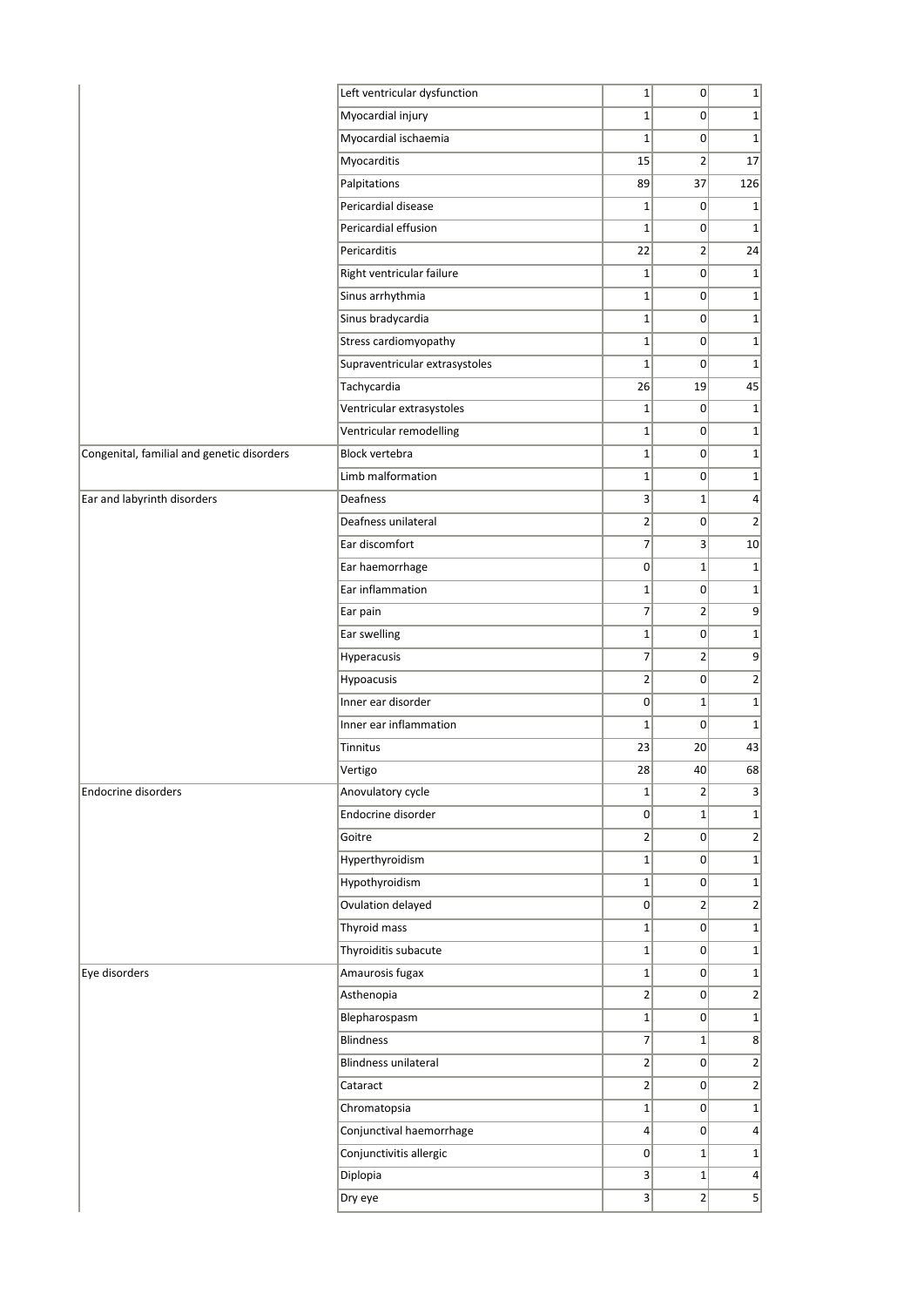| Eye allergy                      | 1              | 0              | $\mathbf{1}$            |
|----------------------------------|----------------|----------------|-------------------------|
| Eye discharge                    | $\mathbf{1}$   | 0              | $\mathbf{1}$            |
| Eye haemorrhage                  | $\overline{2}$ | 0              | $\overline{2}$          |
| Eye inflammation                 | $\overline{2}$ | 1              | $\overline{\mathbf{3}}$ |
| Eye irritation                   | $\overline{2}$ | 8              | 10 <sup>1</sup>         |
| Eye oedema                       | 0              | 1              | $\mathbf{1}$            |
| Eye pain                         | 7              | 4              | 11                      |
| Eye pruritus                     | 0              | 3              | 3                       |
| Eye swelling                     | 3              | 8              | 11                      |
| Eyelid margin crusting           | 0              | $\mathbf{1}$   | $\mathbf{1}$            |
| Eyelid pain                      | 0              | 1              | $\mathbf{1}$            |
| Eyelid ptosis                    | 1              | 0              | $\mathbf{1}$            |
| Eyelids pruritus                 | $\mathbf{1}$   | 1              | $\overline{2}$          |
| Glare                            | 0              | $\mathbf{1}$   | $\mathbf 1$             |
| Inflammation of lacrimal passage | $\mathbf 1$    | 0              | $\mathbf 1$             |
| Iridocyclitis                    | $\mathbf{1}$   | 0              | $\mathbf 1$             |
| Lacrimation increased            | $\mathbf{1}$   | 3              | 4                       |
| Maculopathy                      | $\mathbf{1}$   | 0              | $\mathbf{1}$            |
| Ocular discomfort                | $\overline{2}$ | $\overline{2}$ | 4                       |
| Ocular hyperaemia                | 0              | 5              | 5                       |
| Optic nerve infarction           | 1              | 0              | $\mathbf{1}$            |
| Periorbital irritation           | 0              | 1              | $\mathbf{1}$            |
| Periorbital swelling             | 0              | 1              | $\mathbf{1}$            |
| Photophobia                      | 6              | 3              | 9                       |
| Retinal detachment               | 4              | 0              | $\overline{4}$          |
| Retinal vascular thrombosis      | 1              | 0              | $\mathbf 1$             |
| Retinal vein thrombosis          | 0              | 1              | $\mathbf{1}$            |
| Scleritis                        | $\mathbf 1$    | 0              | $\mathbf 1$             |
| Strabismus                       | $\mathbf 1$    | 0              | $\mathbf 1$             |
| Swelling of eyelid               | $\mathbf{1}$   | 6              | $\overline{7}$          |
| <b>Uveitis</b>                   | 1              | 0              | $\mathbf 1$             |
| Vision blurred                   | 17             | $\overline{3}$ | 20 <sub>2</sub>         |
| Visual acuity reduced            | $\mathbf{1}$   | 0              | $\mathbf{1}$            |
| Visual impairment                | 15             | 7              | 22                      |
| Vitreous detachment              | $\mathbf{1}$   | 0              | $1\vert$                |
| Vitreous floaters                | $\mathbf{1}$   |                |                         |
|                                  |                | 0              | $\mathbf{1}$            |
| Abdominal discomfort             | 14             | 9              | 23                      |
| Abdominal distension             | 4              | $\overline{7}$ | 11                      |
| Abdominal pain                   | 38             | 35             | 73                      |
| Abdominal pain lower             | 2              | $1\vert$       | $\vert 3 \vert$         |
| Abdominal pain upper             | 37             | 15             | 52                      |
| Abdominal rigidity               | 0              | $\overline{2}$ | $\overline{2}$          |
| Acute abdomen                    | 1              | 0              | $\mathbf{1}$            |
| Anaesthesia oral                 | 0              | 1              | $\mathbf{1}$            |
| Anal haemorrhage                 | 1              | 0              | $\mathbf{1}$            |
| Aphthous ulcer                   | 3              | $\mathbf{1}$   | $\vert 4 \vert$         |
| Cardiospasm                      | $\mathbf 1$    | 0              | $\mathbf 1$             |
| Constipation                     | 4              | $\vert$        | $\overline{7}$          |
| Diarrhoea                        | 71             | 36             | 107                     |
| Diarrhoea haemorrhagic           | $\mathbf 1$    | $\mathbf{1}$   | $\overline{2}$          |

## Gastrointestinal disorders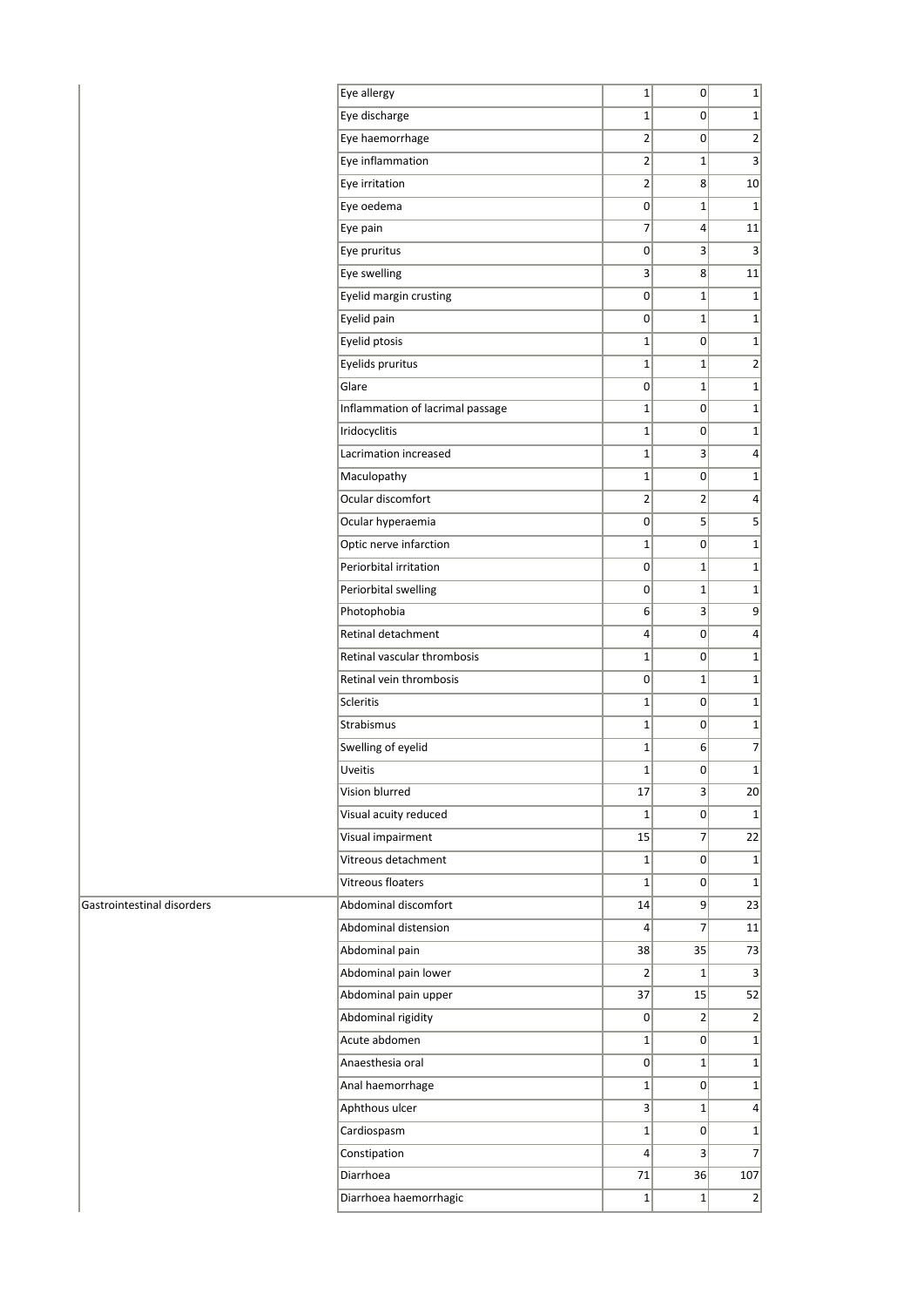|                                           | Dry mouth                        | $\overline{4}$          | $1\vert$       | $\mathbf{5}$     |
|-------------------------------------------|----------------------------------|-------------------------|----------------|------------------|
|                                           | Dyspepsia                        | 5 <sup>1</sup>          | 0              | $\overline{5}$   |
|                                           | Dysphagia                        | 7                       | $1\vert$       | $\mathbf{8}$     |
|                                           | Enteritis                        | $1\vert$                | $\overline{0}$ | $1\vert$         |
|                                           | Eructation                       | $\overline{\mathbf{3}}$ | 0              | $\overline{3}$   |
|                                           | Faeces discoloured               | $1\vert$                | 0              | $1\vert$         |
|                                           | Gastritis                        | $\mathbf 1$             | 0              | 1                |
|                                           | Gastrointestinal disorder        | $\overline{0}$          | $\vert$        | $\left  \right $ |
|                                           | Gastrointestinal inflammation    | $1\vert$                | $\overline{0}$ | $1\vert$         |
|                                           | Gastrointestinal pain            | $\overline{3}$          | $\mathbf{1}$   | $\overline{4}$   |
|                                           | Gastrooesophageal reflux disease | $1\vert$                | $\overline{0}$ | 1                |
|                                           | <b>Gingival bleeding</b>         | $1\vert$                | $\mathbf 1$    | $\overline{2}$   |
|                                           | Gingival swelling                | $\overline{0}$          | $\mathbf 1$    | 1                |
|                                           | Glossodynia                      | $\overline{0}$          | $\overline{2}$ | $\overline{2}$   |
|                                           | Haematemesis                     | $\overline{2}$          | $\overline{0}$ | $\overline{2}$   |
|                                           | Haematochezia                    | $\overline{2}$          | $\overline{0}$ | $\overline{2}$   |
|                                           | Haemorrhoids                     | $1\vert$                | $\mathbf{1}$   | $\overline{2}$   |
|                                           | Hypoaesthesia oral               | $\overline{2}$          | $\mathbf 1$    | 3                |
|                                           | Intestinal haemorrhage           | $1\vert$                | $\overline{0}$ | $\overline{1}$   |
|                                           | Lip swelling                     | 8                       | $\overline{7}$ | 15               |
|                                           | Lip ulceration                   | $1\vert$                | $\overline{0}$ | 1                |
|                                           | Mouth swelling                   | $\mathbf{2}$            | $\mathbf 1$    | 3                |
|                                           | Mouth ulceration                 | $1\vert$                | $\mathbf 0$    | $1\vert$         |
|                                           | Nausea                           | 987                     | 372            | 1.359            |
|                                           | Noninfective gingivitis          | $1\vert$                | $1\,$          | 2                |
|                                           | Odynophagia                      | $\overline{2}$          | 0              | $\overline{2}$   |
|                                           | Oesophageal spasm                | $1\vert$                | $\mathbf 1$    | $\overline{2}$   |
|                                           | Oral discomfort                  | 0                       | $\overline{2}$ | $\overline{2}$   |
|                                           | Oral mucosal blistering          | 0                       | $\mathbf 1$    | 1                |
|                                           | Oral pain                        | $1\vert$                | $\overline{0}$ | 1                |
|                                           | Oral pruritus                    | $1\vert$                | 0              | $1\vert$         |
|                                           | Pancreatitis acute               | $1\vert$                | 0              | 1                |
|                                           | Paraesthesia oral                | 5 <sup>1</sup>          | $\overline{2}$ | 7 <sup>1</sup>   |
|                                           | Retching                         | 11                      | $\overline{2}$ | 13               |
|                                           | <b>Stomatitis</b>                | $1\vert$                | $\mathbf{1}$   | 2                |
|                                           | Swollen tongue                   | 5 <sup>1</sup>          | $\mathsf{S}$   | 10               |
|                                           | Tongue discolouration            | $1\vert$                | 0              | $1\vert$         |
|                                           | Tongue erythema                  | $1\vert$                | $\overline{0}$ | 1                |
|                                           | Tongue oedema                    | $\overline{0}$          | $1\vert$       | 1                |
|                                           | Toothache                        | 5 <sup>1</sup>          | $\overline{0}$ | $\overline{5}$   |
|                                           | Vomiting                         | 141                     | 48             | 189              |
| General disorders and administration site | Administration site induration   | 0                       | $1\vert$       | $1\vert$         |
| conditions                                | Asthenia                         | 81                      | 39             | 120              |
|                                           | Axillary pain                    | 82                      | 68             | 150              |
|                                           | Chest discomfort                 | 35                      | 16             | 51               |
|                                           | Chest pain                       | 66                      | 23             | 89               |
|                                           | Chills                           | 1356                    | 577            | 1.933            |
|                                           | Chronic fatigue syndrome         | $1\vert$                | 0              | $1\vert$         |
|                                           | Condition aggravated             | $\vert 4 \vert$         | $\overline{3}$ | $\overline{7}$   |
|                                           | Crying                           | $\vert$                 | $\overline{0}$ | 3                |
|                                           |                                  |                         |                |                  |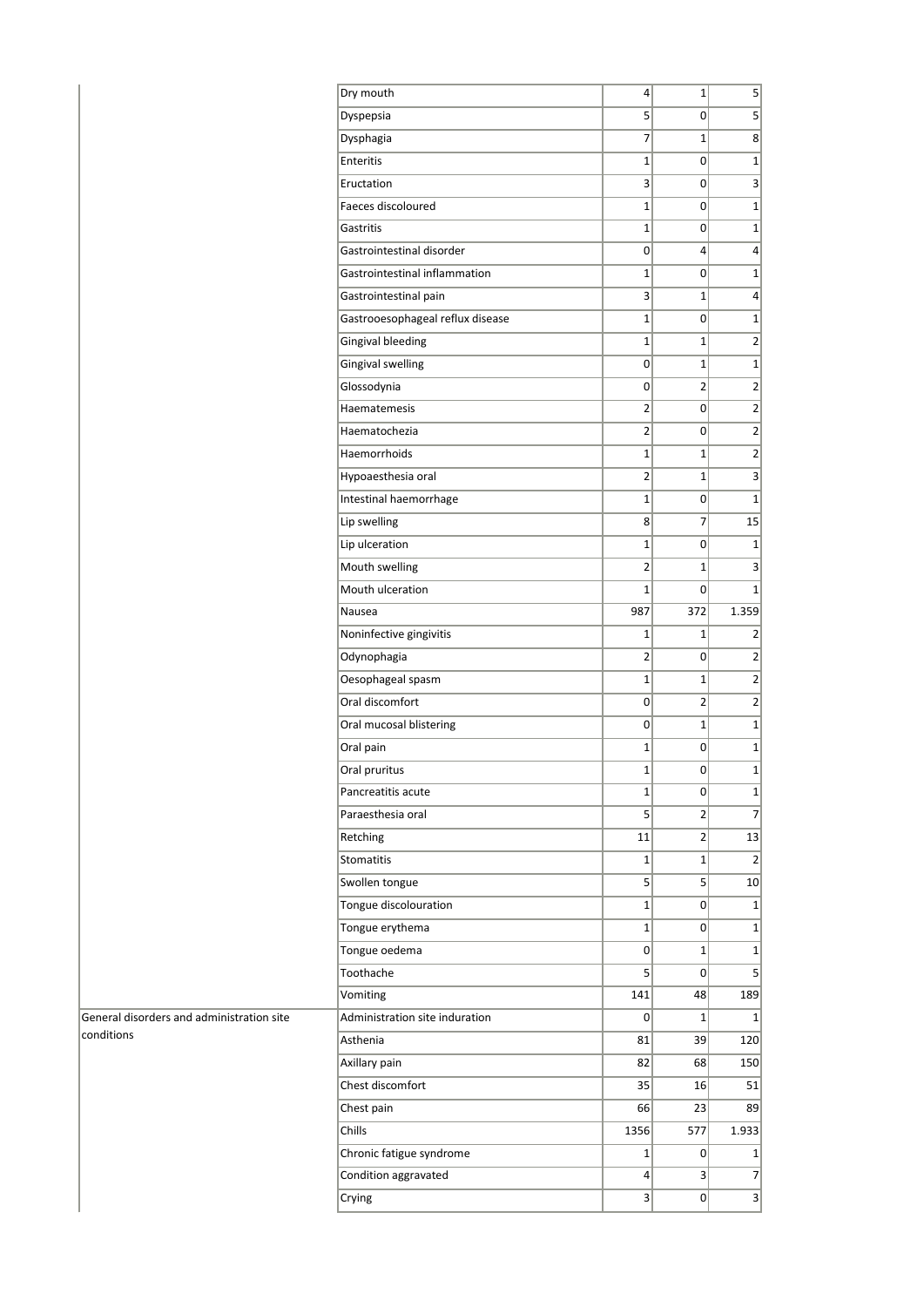| Cyst                                  | 1              | 3              | 4               |
|---------------------------------------|----------------|----------------|-----------------|
| Death                                 | 16             | 0              | 16              |
| Decreased activity                    | 1              | $\mathbf{1}$   | $\overline{2}$  |
| Discomfort                            | 9              | 5              | 14              |
| Disease recurrence                    | 2              | 0              | 2               |
| Exercise tolerance decreased          | $\overline{2}$ | $\mathbf{1}$   | 3               |
| Extensive swelling of vaccinated limb | 413            | 241            | 654             |
| Face oedema                           | 1              | 2              | 3               |
| Facial pain                           | 1              | 1              | $\overline{2}$  |
| Fatigue                               | 1685           | 801            | 2.486           |
| Feeling abnormal                      | 24             | 19             | 43              |
| Feeling cold                          | 62             | 18             | 80              |
| Feeling drunk                         | 1              | $\mathbf{1}$   | $\overline{2}$  |
| Feeling hot                           | 29             | 18             | 47              |
| Feeling of body temperature change    | 39             | 8              | 47              |
| Gait disturbance                      | 19             | 7              | 26              |
| Gait inability                        | 3              | 0              | 3               |
| General physical health deterioration | 1              | 0              | $\overline{1}$  |
| Generalised oedema                    | 0              | $\mathbf{1}$   | 1               |
| Hangover                              | 3              | 0              | 3               |
| Hunger                                | 1              | 1              | 2               |
| Hyperpyrexia                          | $\mathbf{1}$   | 0              | 1               |
| Hyperthermia                          | 0              | $\mathbf{1}$   | $\overline{1}$  |
| Hypothermia                           | 3              | 0              | 3               |
| Illness                               | 10             | 13             | 23              |
| Induration                            | 0              | 5              | 5               |
| Inflammation                          | 4              | 7              | 11              |
| Inflammatory pain                     | 4              | 0              | $\overline{4}$  |
| Influenza like illness                | 176            | 65             | 241             |
| Injected limb mobility decreased      | 5              | 0              | 5               |
| Injection site bruising               | 4              | 2              | 6               |
| Injection site dermatitis             | 1              | 0              | $\mathbf{1}$    |
| Injection site discomfort             | 2              | 0              | $\overline{2}$  |
| Injection site dryness                | 0              | $\mathbf{1}$   | $\mathbf{1}$    |
| Injection site erythema               | 74             | 122            | 196             |
| Injection site haematoma              | 4              | 7              | 11              |
| Injection site hypersensitivity       | 5              | $\overline{2}$ | $\overline{7}$  |
| Injection site hypoaesthesia          | $\mathbf{1}$   | 2              | 3               |
| Injection site indentation            | 0              | $\mathbf{1}$   | $\mathbf{1}$    |
| Injection site induration             | 22             | 21             | 43              |
| Injection site inflammation           | 5              | 5              | 10              |
| Injection site irritation             | 3              | 0              | 3               |
| Injection site joint discomfort       | 0              | 1              | $\mathbf{1}$    |
| Injection site joint warmth           | 0              | $\mathbf{1}$   | $\mathbf{1}$    |
| Injection site lymphadenopathy        | 10             | 10             | 20              |
| Injection site macule                 | 0              | 5              | $5\overline{)}$ |
| Injection site mass                   | 2              | 1              | $\vert$ 3       |
| Injection site movement impairment    | 16             | 3              | 19              |
| Injection site necrosis               | 1              | $\overline{2}$ | 3               |
| Injection site nodule                 | 1              | 1              | $\overline{2}$  |
|                                       |                |                |                 |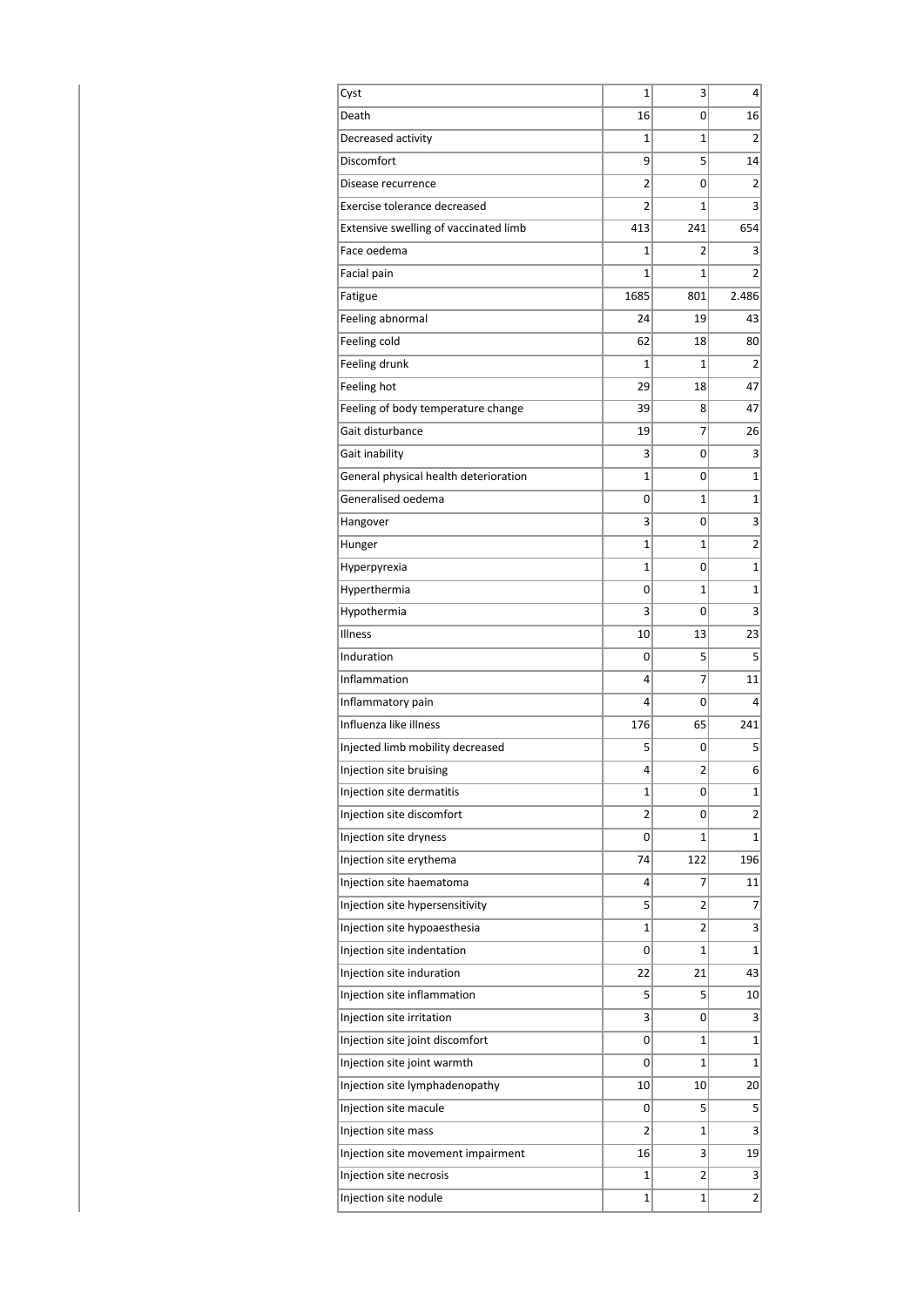| Injection site oedema                   | 2              | $\mathbf{2}$      | $\vert 4 \vert$         |
|-----------------------------------------|----------------|-------------------|-------------------------|
| Injection site pain                     | 151            | 129               | 280                     |
| Injection site paraesthesia             | 5              | $\mathbf{2}$      | 7                       |
| Injection site plaque                   | 2              | $\mathbf{1}$      | 3                       |
| Injection site pruritus                 | 22             | 41                | 63                      |
| Injection site rash                     | 3              | 10 <sup>1</sup>   | 13                      |
| Injection site reaction                 | 1179           | 795               | 1.974                   |
| Injection site swelling                 | 43             | 73                | 116                     |
| Injection site urticaria                | 0              | 1                 | $\mathbf{1}$            |
| Injection site warmth                   | 30             | 30 <sup>2</sup>   | 60                      |
| Localised oedema                        | 0              | 3                 | 3                       |
| Malaise                                 | 1223           | 402               | 1.625                   |
| Mass                                    | 0              | 1                 | $\mathbf{1}$            |
| Moaning                                 | $\mathbf{1}$   | 0                 | $\mathbf{1}$            |
| Mucosal inflammation                    | 1              | 0                 | $\mathbf{1}$            |
| No adverse event                        | 0              | 1                 | 1                       |
| Nodule                                  | 3              | 0                 | 3                       |
| Oedema                                  | $\mathbf{1}$   | 0                 | $\mathbf{1}$            |
| Oedema peripheral                       | 6              | 5                 | 11                      |
| Pain                                    | 77             | 38                | 115                     |
| Peripheral swelling                     | 43             | 37                | 80                      |
| Pyrexia                                 | 1392           | 592               | 1.984                   |
| Secretion discharge                     | 1              | 0                 | 1                       |
| Sense of oppression                     | 9              | $6 \mid$          | 15                      |
| Sensitivity to weather change           | 0              | $\mathbf{1}$      | $\mathbf{1}$            |
| Sudden death                            | 1              | 0                 | $\mathbf{1}$            |
| Swelling                                | 18             | 25                | 43                      |
| Swelling face                           | 5              | 8                 | 13                      |
| Systemic inflammatory response syndrome | $\overline{2}$ | 0                 | $\overline{2}$          |
| <b>Tenderness</b>                       | 2              | 1                 | 3                       |
| <b>Terminal state</b>                   | $\mathbf 1$    | 0                 | $\mathbf{1}$            |
| Thirst                                  | 6              | $\overline{2}$    | 8 <sup>2</sup>          |
| Vaccination failure                     | 2              | 0                 | 2                       |
| Vaccination site bruising               | 0              | $\overline{2}$    | $\overline{2}$          |
| Vaccination site discolouration         | 0              | 1                 | $\mathbf{1}$            |
| Vaccination site erythema               | 2              | 14                | 16                      |
| Vaccination site lymphadenopathy        | $\overline{0}$ | $\overline{2}$    | $\overline{2}$          |
| Vaccination site mass                   | $\mathbf 1$    | $\vert$           | $\overline{4}$          |
| Vaccination site movement impairment    | 3              | $\overline{2}$    | $\overline{\mathbf{5}}$ |
| Vaccination site pain                   | 7              | 27                | 34                      |
| Vaccination site plaque                 | 0              | $\overline{2}$    | $\overline{2}$          |
| Vaccination site pruritus               | $\overline{0}$ | $\overline{2}$    | $\overline{2}$          |
| Vaccination site reaction               | $\overline{0}$ |                   | 8 <sup>2</sup>          |
|                                         |                | 8                 |                         |
| Vaccination site swelling               | 3              | $\lvert 3 \rvert$ | 6                       |
| Vaccination site warmth                 | 0              | $\left 4\right $  | $\pmb{4}$               |
| <b>Biliary colic</b>                    | 0              | $\mathbf{1}$      | $\mathbf{1}$            |
| Cholestasis                             | 1              | 0                 | $1\vert$                |
| Drug-induced liver injury               | 1              | 0                 | $\mathbf{1}$            |
| Hepatic pain                            | 0              | $\mathbf{1}$      | $\mathbf{1}$            |
| Hepatic steatosis                       | 1              | 0                 | $1\vert$                |

Hepatobiliary disorders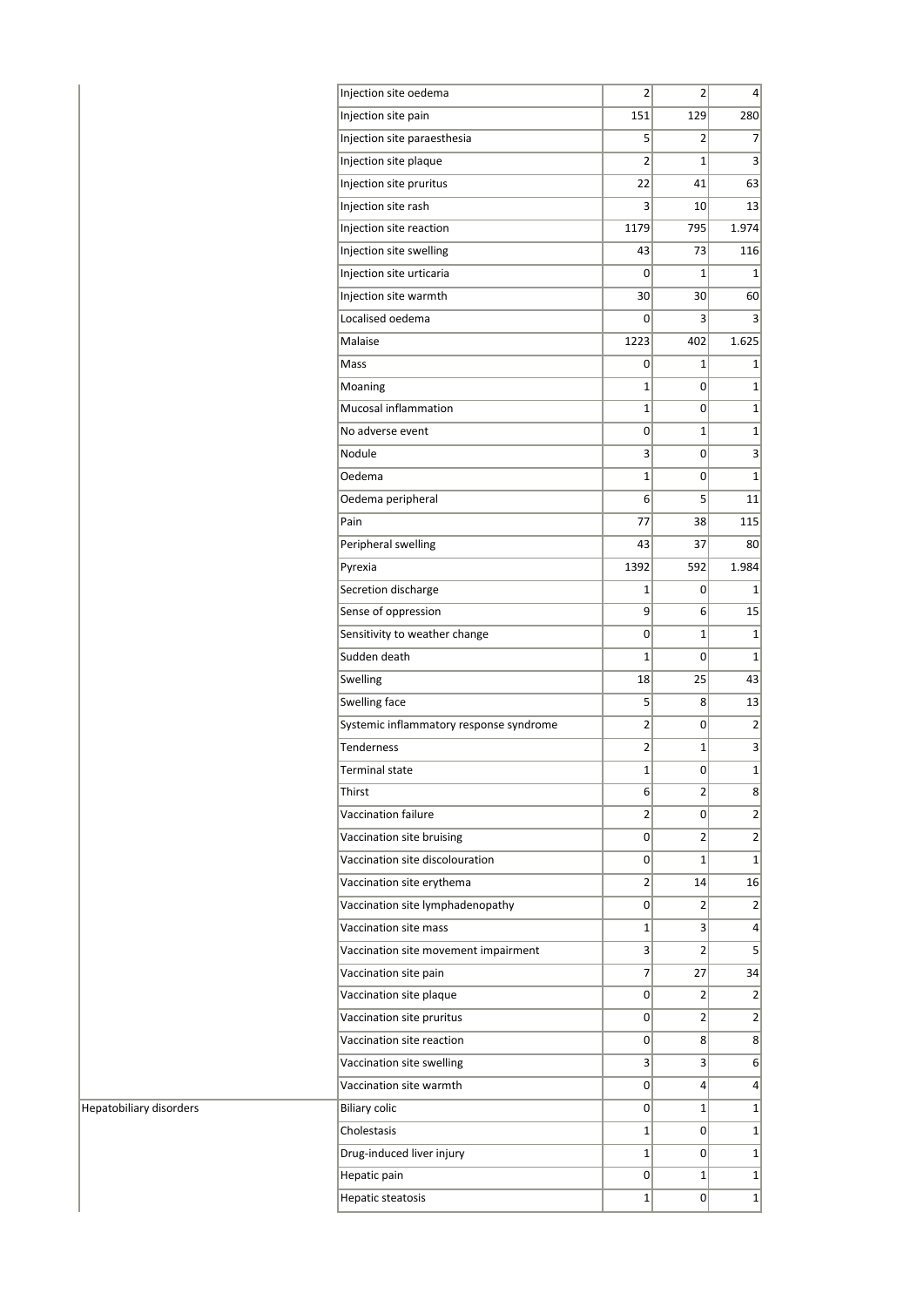|                             | Hepatitis                                 | 3               | $\overline{0}$ | 3                            |
|-----------------------------|-------------------------------------------|-----------------|----------------|------------------------------|
|                             | Hyperbilirubinaemia                       | $1\vert$        | 0              | $\mathbf{1}$                 |
|                             | Liver disorder                            | 5 <sup>1</sup>  | $\vert$        | 9                            |
|                             | Ocular icterus                            | $1\overline{ }$ | $\overline{0}$ | $\mathbf{1}$                 |
| Immune system disorders     | Allergy to vaccine                        | $\overline{3}$  | $1\vert$       | $\overline{4}$               |
|                             | Anaphylactic reaction                     | 11              | $2\vert$       | 13                           |
|                             | Anaphylactic shock                        | 5 <sup>1</sup>  | $1\vert$       | 6                            |
|                             | Autoimmune disorder                       | $\vert 9 \vert$ | $1\vert$       | 10                           |
|                             | Decreased immune responsiveness           | 0               | $1\vert$       | $\mathbf{1}$                 |
|                             | Drug hypersensitivity                     | 0               | $\overline{2}$ | $\overline{2}$               |
|                             | Dust allergy                              | $1\overline{ }$ | $\overline{0}$ | $\mathbf{1}$                 |
|                             | Food allergy                              | $1\overline{ }$ | 0              | $\mathbf 1$                  |
|                             | Hypersensitivity                          | 15              | 17             | 32                           |
|                             | Immune system disorder                    | $\mathbf{1}$    | $1\vert$       | $\overline{2}$               |
|                             | Sarcoidosis                               | $1\overline{ }$ | $\overline{0}$ | $\mathbf{1}$                 |
|                             | Secondary immunodeficiency                | $1\overline{ }$ | $\overline{0}$ | $\mathbf{1}$                 |
| Infections and infestations | Abdominal abscess                         | $1\vert$        | $\overline{0}$ | $\mathbf{1}$                 |
|                             | Asymptomatic COVID-19                     | 0               | $\overline{2}$ | $\overline{2}$               |
|                             | <b>Bacterial infection</b>                | $1\overline{ }$ | 0              | $\mathbf{1}$                 |
|                             | <b>Bronchitis</b>                         | 3               | $\overline{2}$ | 5                            |
|                             | COVID-19                                  | 32              | 35             | 67                           |
|                             | COVID-19 pneumonia                        | $\mathbf{1}$    | $\Omega$       | $\mathbf 1$                  |
|                             | Cellulitis                                | 3               | $\overline{0}$ | $\overline{\mathbf{3}}$      |
|                             | Chlamydial infection                      | $\mathbf{1}$    | $\overline{0}$ | $\mathbf 1$                  |
|                             | Coronavirus infection                     | $1\vert$        | 0              | $\mathbf{1}$                 |
|                             | Cystitis                                  | 0               | $1\vert$       | $\mathbf{1}$                 |
|                             | Cytomegalovirus infection                 | $1\vert$        | $\Omega$       | $\mathbf{1}$                 |
|                             | <b>Diverticulitis</b>                     | $\overline{2}$  | 0              | $\overline{2}$               |
|                             | Ear infection                             | $1\overline{ }$ | 0              | $\mathbf{1}$                 |
|                             | Encephalitis                              | $\overline{2}$  | 0              | $\overline{2}$               |
|                             | Epstein-Barr virus infection reactivation | $1\vert$        | 0              |                              |
|                             | Erysipelas                                | 5 <sup>1</sup>  | 0              |                              |
|                             | Eye abscess                               | $1\vert$        | 0              | $5\overline{)}$              |
|                             | Eye infection                             | $1\vert$        | $\overline{0}$ | $\mathbf{1}$                 |
|                             |                                           |                 |                |                              |
|                             | Fungal infection                          | 0               | $1\vert$       | $\mathbf{1}$<br>$\mathbf{1}$ |
|                             | Fungal skin infection                     | $1\vert$        | 0              |                              |
|                             | Gastroenteritis viral                     | $1\vert$        | 0              | $\mathbf{1}$                 |
|                             | Genital infection bacterial               | 0               | $1\vert$       | $\mathbf{1}$                 |
|                             | Giardiasis                                | 0               | $1\vert$       | $\mathbf{1}$                 |
|                             | Gingivitis                                | $1\vert$        | 0              | $\mathbf{1}$                 |
|                             | Herpes virus infection                    | $\mathbf{1}$    | $1\vert$       | $\overline{2}$               |
|                             | Herpes zoster                             | 14              | 39             | 53                           |
|                             | Herpes zoster meningoencephalitis         | $1\vert$        | 0              | $\mathbf{1}$                 |
|                             | Impetigo                                  | 0               | $1\vert$       | $\mathbf{1}$                 |
|                             | Infection                                 | $1\vert$        | $1\vert$       | $\overline{2}$               |
|                             | Influenza                                 | 8               | $1\vert$       | $\vert 9 \vert$              |
|                             | Injection site abscess                    | $1\vert$        | 0              | $\mathbf{1}$                 |
|                             |                                           |                 |                |                              |
|                             | Injection site infection                  | $1\vert$        | $\overline{0}$ |                              |
|                             | Localised infection                       | $1\vert$        | $\overline{0}$ | $\mathbf{1}$<br>$\mathbf{1}$ |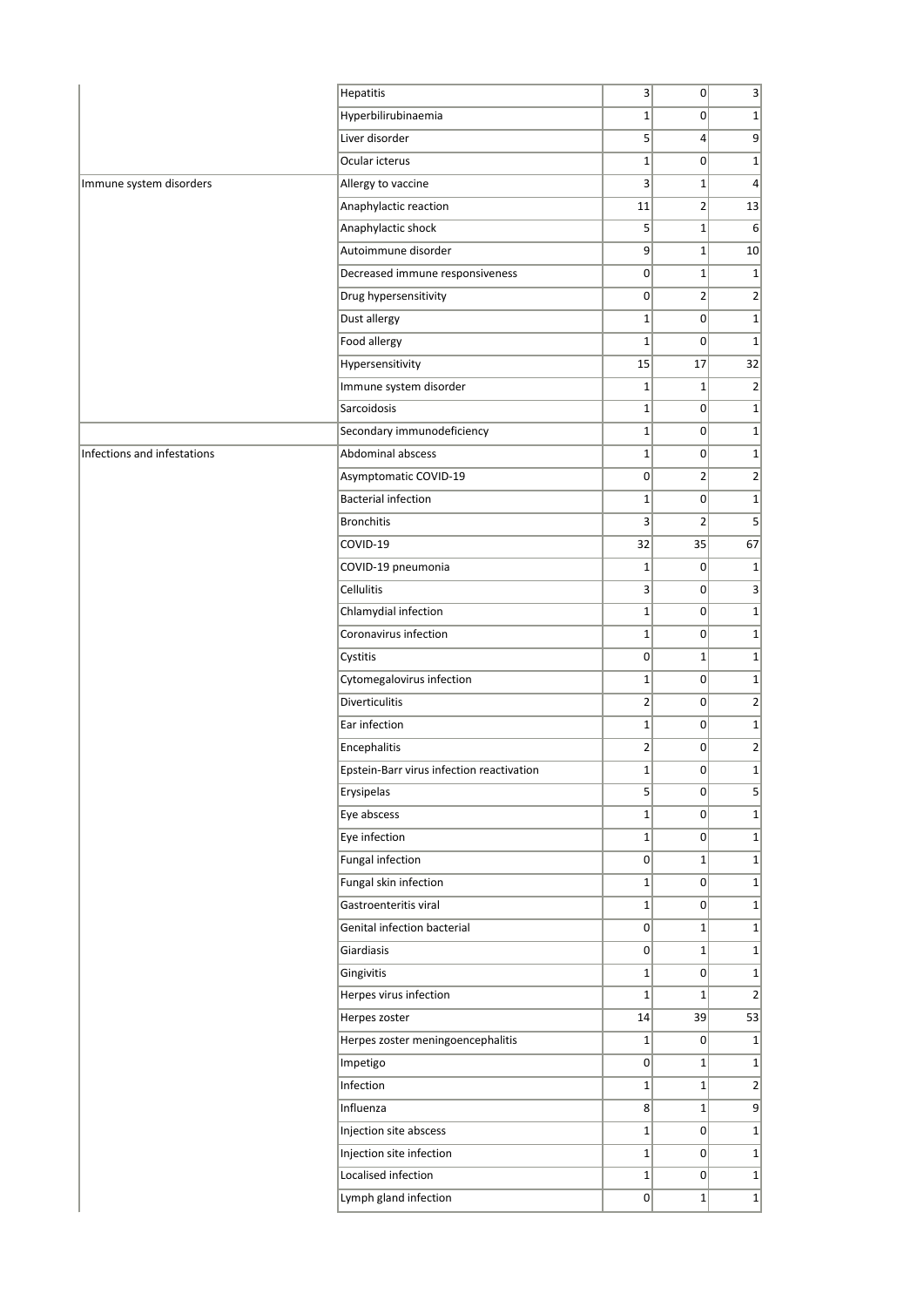|                                                | <b>Mastitis</b>                                  | $\mathbf 1$     | $1\vert$       | 2                           |
|------------------------------------------------|--------------------------------------------------|-----------------|----------------|-----------------------------|
|                                                | Meningitis viral                                 | $\mathbf{1}$    | 0              | $1\vert$                    |
|                                                | Mucosal infection                                | $\overline{2}$  | $\overline{0}$ | $\overline{2}$              |
|                                                | Mumps                                            | $\overline{0}$  | $\mathbf{1}$   | 1                           |
|                                                | Myelitis                                         | $\overline{2}$  | 0              | $\overline{2}$              |
|                                                | Nasopharyngitis                                  | 7               | 15             | 22                          |
|                                                | Ophthalmic herpes zoster                         | $\overline{2}$  | 0              | $\overline{2}$              |
|                                                | Oral herpes                                      | $\overline{7}$  | $6 \mid$       | 13                          |
|                                                | Peritonsillar abscess                            | $\mathbf 1$     | $\overline{0}$ | 1                           |
|                                                | Pharyngitis                                      | $\overline{2}$  | $\overline{2}$ | 4                           |
|                                                | Pneumonia                                        | 6               | $\overline{2}$ | 8 <sup>1</sup>              |
|                                                | Pustule                                          | 0               | $\mathbf 1$    | $1\vert$                    |
|                                                | Rash pustular                                    | $\overline{0}$  | $\overline{2}$ | $\overline{2}$              |
|                                                | Respiratory tract infection viral                | $\mathbf 1$     | $\overline{0}$ | $1\vert$                    |
|                                                | Rhinitis                                         | $\overline{0}$  | $\overline{4}$ | $\left  4 \right $          |
|                                                | Sinusitis                                        | $\overline{3}$  | $\overline{2}$ | $\vert$                     |
|                                                | Skin infection                                   | $\overline{2}$  | 0              | $\left  \mathbf{2} \right $ |
|                                                | Suspected COVID-19                               | $\overline{0}$  | $1\vert$       | 1                           |
|                                                | Urinary tract infection                          | $\mathbf 1$     | $\overline{0}$ | $1\vert$                    |
|                                                | Vaccination site joint infection                 | $1\vert$        | $\overline{0}$ | $1\vert$                    |
|                                                | Vaccination site pustule                         | $\overline{0}$  | $\mathbf{1}$   | $1\vert$                    |
|                                                | Vaccine breakthrough infection                   | $\overline{2}$  | $\overline{2}$ | $\left  4 \right $          |
|                                                | Vaginal infection                                | $\mathbf 1$     | 0              | $1\vert$                    |
|                                                | Vestibular neuronitis                            | $\mathbf 1$     | $\overline{0}$ | $1\vert$                    |
|                                                | Viral infection                                  | $1\vert$        | 0              | $1\vert$                    |
| Injury, poisoning and procedural complications | Airway burns                                     | $\mathbf 1$     | $\overline{0}$ | $1\vert$                    |
|                                                | Arthropod bite                                   | $\overline{0}$  | $\mathbf{1}$   | $1\vert$                    |
|                                                | Cartilage injury                                 | $\mathbf 1$     | $\overline{0}$ | $1\vert$                    |
|                                                | Chillblains                                      | $\mathbf 1$     | $\overline{0}$ | $1\vert$                    |
|                                                | Contusion                                        | 5               | $\overline{4}$ | 9                           |
|                                                | Epicondylitis                                    | $\mathbf 1$     | 0              | $1\vert$                    |
|                                                | Expired product administered                     | 0               | $1\vert$       | $1\vert$                    |
|                                                | Exposure via breast milk                         | $1\vert$        | $\mathbf{1}$   | 2 <sup>1</sup>              |
|                                                | Extradural haematoma                             | $1\vert$        | $\overline{0}$ | 1                           |
|                                                | Fall                                             | 11              | $\overline{2}$ | 13                          |
|                                                | Heat stroke                                      | $\overline{0}$  | $1\vert$       | 1                           |
|                                                | Inappropriate schedule of product administration | $\overline{2}$  | 60             | 62                          |
|                                                | Incorrect dose administered                      | 0               | $1\vert$       | $1\vert$                    |
|                                                | Incorrect route of product administration        | $\Omega$        | $1\vert$       | $1\vert$                    |
|                                                | Joint injury                                     | $1\overline{ }$ | $1\vert$       | 2                           |
|                                                | Ligament sprain                                  | 0               | $1\vert$       | $1\vert$                    |
|                                                | Limb injury                                      | $\overline{0}$  | $1\vert$       | 1                           |
|                                                | Lymphatic duct injury                            | $\overline{0}$  | $\mathbf{1}$   | $1\vert$                    |
|                                                | Maternal exposure during breast feeding          | $\overline{2}$  | $\overline{0}$ | $\overline{2}$              |
|                                                | Maternal exposure during pregnancy               | $\overline{0}$  | $\mathbf{1}$   | 1                           |
|                                                | Maternal exposure timing unspecified             | $1\vert$        | $\overline{0}$ | $1\vert$                    |
|                                                | Meniscus injury                                  | $1\overline{ }$ | 0              | $1\vert$                    |
|                                                | Muscle rupture                                   | $\overline{0}$  | $\mathbf{1}$   | $1\vert$                    |
|                                                | Musculoskeletal injury                           | $1\vert$        | $\overline{0}$ | $1\vert$                    |
|                                                | Off label use                                    | 0               | $\vert$        | 3                           |
|                                                |                                                  |                 |                |                             |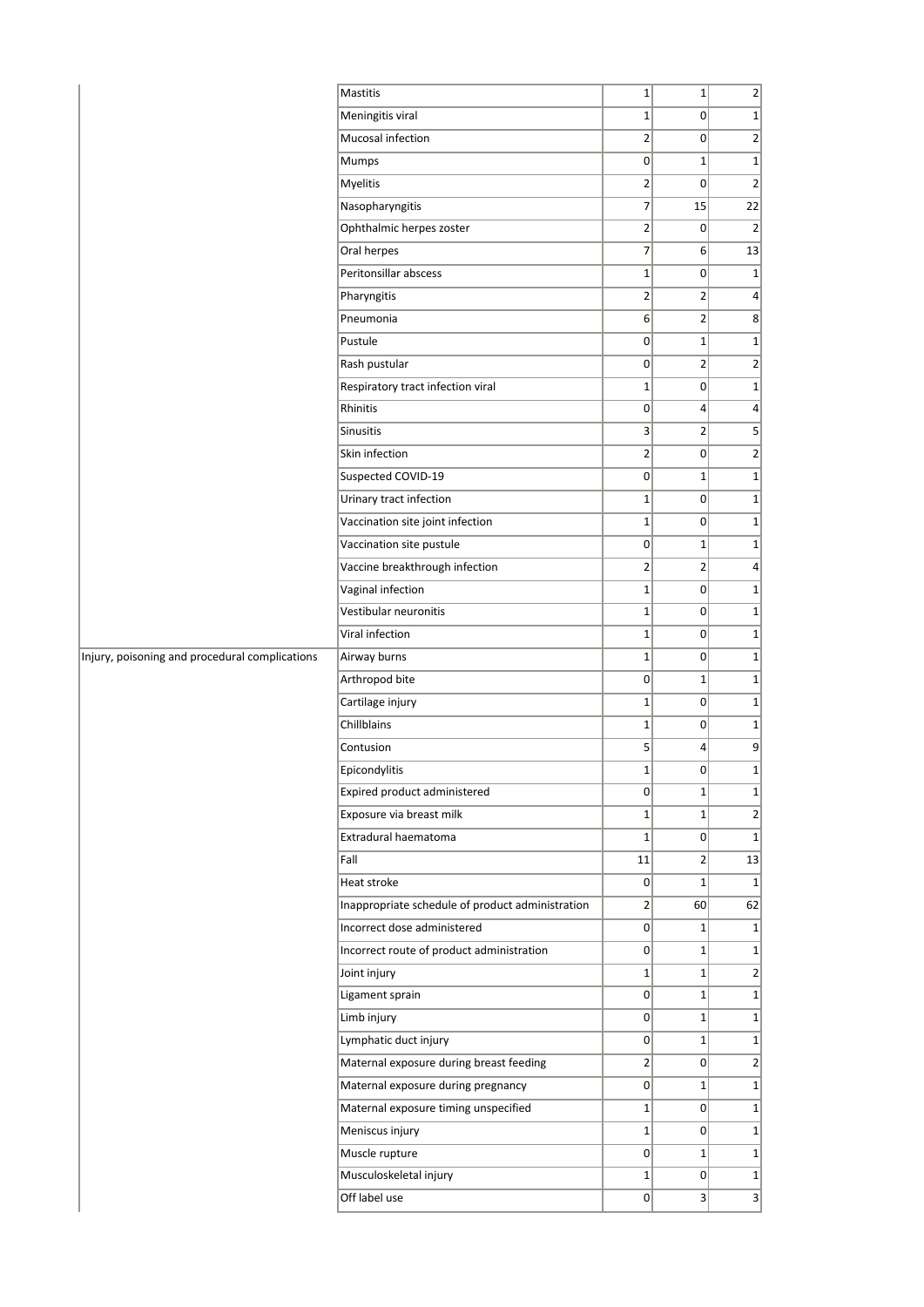|                | Product administered to patient of inappropriate | 0              | $1\vert$        | $1\vert$         |
|----------------|--------------------------------------------------|----------------|-----------------|------------------|
|                | Product dose omission issue                      | $\overline{2}$ | $\overline{3}$  | $\overline{5}$   |
|                | Product storage error                            | $\overline{0}$ | $\mathbf 1$     | $1\vert$         |
|                | Scar                                             | $1\vert$       | $\overline{0}$  | $1\vert$         |
|                | Scratch                                          | $1\vert$       | $\overline{0}$  | $1\vert$         |
|                | Thermal burn                                     | $\overline{0}$ | $\mathbf 1$     | $1\vert$         |
|                | Tracheal injury                                  | 1              | $\Omega$        | $1\vert$         |
|                | Vaccination complication                         | $\overline{4}$ | 8 <sup>°</sup>  | 12               |
|                | Wound                                            | $1\vert$       | $\mathbf 1$     | $\overline{2}$   |
|                | Wrong technique in product usage process         | 0              | $\mathbf 1$     | $1\vert$         |
| Investigations | Antibody test negative                           | 0              | $\mathbf 1$     | $1\vert$         |
|                | Arteriogram carotid abnormal                     | $1\vert$       | $\overline{0}$  | $1\vert$         |
|                | Blood bilirubin increased                        | $1\vert$       | $\overline{0}$  | $1\vert$         |
|                | Blood fibrinogen increased                       | $1\vert$       | $\overline{0}$  | $1\vert$         |
|                | Blood glucose increased                          | $1\vert$       | $\overline{3}$  | $\left 4\right $ |
|                | Blood iron decreased                             | $1\vert$       | $\overline{0}$  | $1\vert$         |
|                | Blood lactate dehydrogenase increased            | $1\vert$       | $\overline{0}$  | $1\vert$         |
|                | Blood pressure abnormal                          | $\overline{2}$ | 0               | $\overline{2}$   |
|                | Blood pressure decreased                         | 17             | 5 <sup>1</sup>  | 22               |
|                | Blood pressure diastolic increased               | 0              | $\mathbf 1$     | $1\vert$         |
|                | Blood pressure increased                         | 8 <sup>1</sup> | $\overline{7}$  | 15               |
|                | Blood prolactin decreased                        | $1\vert$       | $\overline{0}$  | $1\vert$         |
|                | Blood prolactin increased                        | 0              | $\mathbf{1}$    | $1\vert$         |
|                | Blood uric acid increased                        | $1\vert$       | $\overline{0}$  | $1\vert$         |
|                | Blood urine present                              | $1\vert$       | $\mathbf 1$     | $\overline{2}$   |
|                | Body temperature abnormal                        | $1\vert$       | $\overline{0}$  | $1\vert$         |
|                | Body temperature decreased                       | $\overline{2}$ | $\mathbf{1}$    | $\overline{3}$   |
|                | Body temperature fluctuation                     | 3              | $\overline{0}$  | $\vert$          |
|                | Body temperature increased                       | $\overline{9}$ | 8               | 17               |
|                | C-reactive protein increased                     | 14             | $\overline{3}$  | 17               |
|                | Carbohydrate antigen 19-9 increased              | $\Omega$       | $\mathbf 1$     | $1\vert$         |
|                | Cardiac murmur                                   | 0              | $1\vert$        | $1\vert$         |
|                | Coronavirus test positive                        | $1\vert$       | $\overline{0}$  | $1\vert$         |
|                | Cytomegalovirus test positive                    | $1\vert$       | $\overline{0}$  | $1\vert$         |
|                | Ejection fraction decreased                      | $1\vert$       | $\overline{0}$  | $1\vert$         |
|                | Electrocardiogram ST segment elevation           | $\overline{2}$ | $\Omega$        | $\overline{2}$   |
|                | Faecal volume increased                          | $\overline{0}$ | $1\vert$        | $1\vert$         |
|                | Fibrin D dimer increased                         | 11             | $\overline{0}$  | 11               |
|                | Heart rate abnormal                              | $1\vert$       | $\overline{0}$  | $1\vert$         |
|                | Heart rate decreased                             | $1\vert$       | $1\vert$        | 2                |
|                | Heart rate increased                             | 40             | 8 <sup>2</sup>  | 48               |
|                | Heart rate irregular                             | $\overline{7}$ | $\vert$         | 10 <sup>1</sup>  |
|                | Hormone level abnormal                           | 4              | 5 <sup>1</sup>  | 9 <sub>l</sub>   |
|                | Liver function test abnormal                     | $\overline{3}$ | $\overline{0}$  | 3                |
|                | Lymphocyte count increased                       | $\overline{2}$ | 0               | $\overline{2}$   |
|                | N-terminal prohormone brain natriuretic peptide  | $1\vert$       | 0               | 1                |
|                | Oxygen saturation decreased                      | $\overline{9}$ | $1\overline{ }$ | 10 <sup>1</sup>  |
|                | Platelet count decreased                         | 3              | $\overline{0}$  | 3                |
|                | Progesterone decreased                           | 0              | $\mathbf{1}$    | 1                |
|                | Red blood cell count decreased                   | $1\vert$       | $\overline{0}$  | $1\vert$         |
|                |                                                  |                |                 |                  |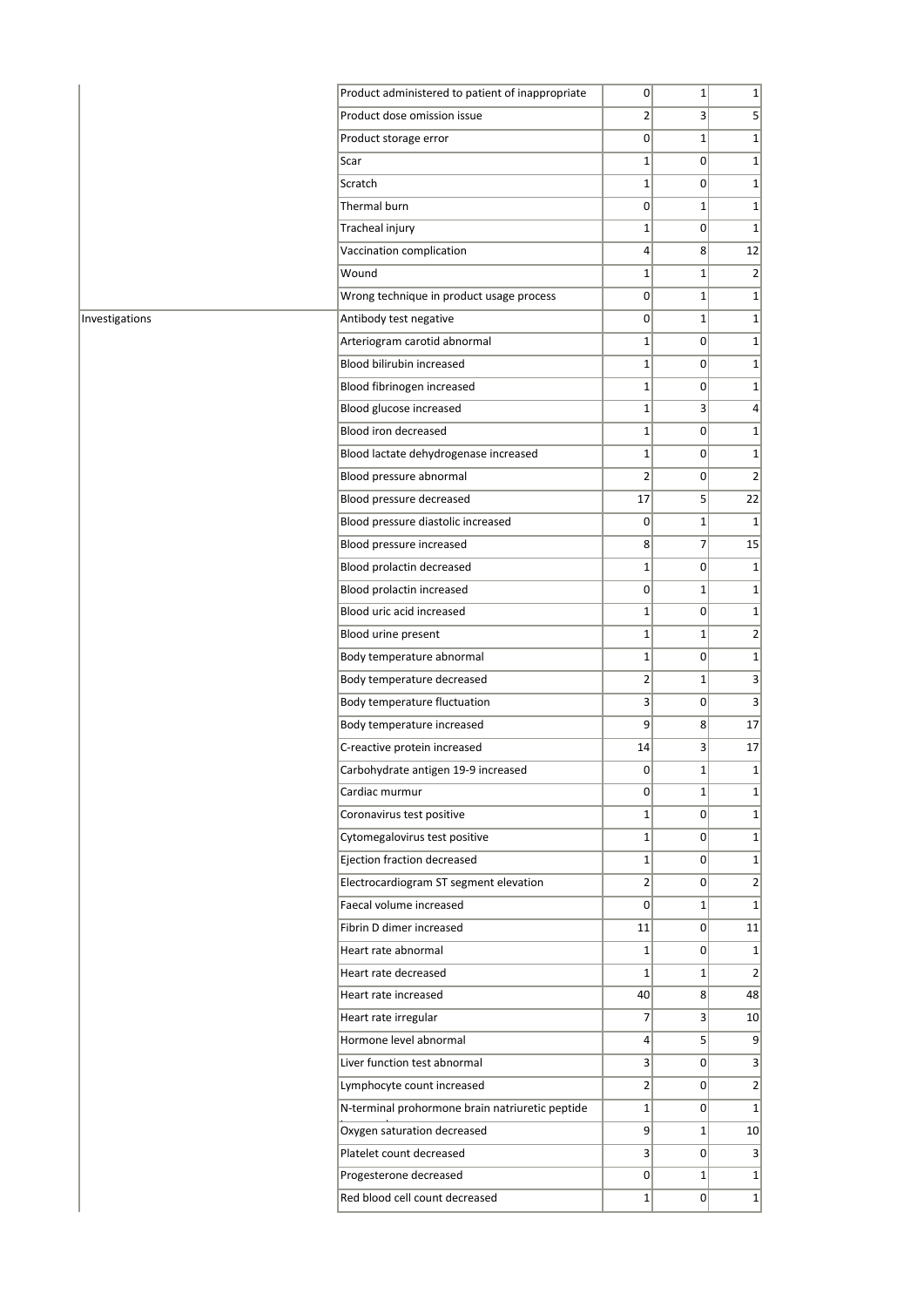|                                                 | Red blood cell sedimentation rate increased | $1\vert$       | $\overline{0}$   | $\mathbf{1}$    |
|-------------------------------------------------|---------------------------------------------|----------------|------------------|-----------------|
|                                                 | Respiratory rate increased                  | $\overline{4}$ | $\overline{0}$   | 4               |
|                                                 | SARS-CoV-2 antibody test positive           | $\mathbf 1$    | $\Omega$         | $\mathbf{1}$    |
|                                                 | SARS-CoV-2 test negative                    | 5              | $\overline{2}$   | $\overline{7}$  |
|                                                 | SARS-CoV-2 test positive                    | 8              | $6 \overline{6}$ | 14              |
|                                                 | Serum ferritin increased                    | $1\vert$       | $\overline{0}$   | $\mathbf 1$     |
|                                                 | Total lung capacity decreased               | $1\vert$       | $\overline{0}$   | $\mathbf 1$     |
|                                                 | Transaminases increased                     | $1\vert$       | $\overline{0}$   | $\mathbf 1$     |
|                                                 | Troponin increased                          | $6 \mid$       | $\overline{0}$   | 6               |
|                                                 | Urine analysis abnormal                     | $1\vert$       | $\overline{0}$   | $\mathbf{1}$    |
|                                                 | Weight decreased                            | $6 \mid$       | $\overline{4}$   | 10              |
|                                                 | Weight increased                            | $\overline{4}$ | $\mathbf{1}$     |                 |
|                                                 | White blood cell count decreased            | $1\vert$       | $\overline{0}$   |                 |
|                                                 | White blood cell count increased            | $\overline{0}$ | $\mathbf{1}$     |                 |
|                                                 | White blood cells urine positive            | $\overline{0}$ | $\mathbf{1}$     |                 |
| Metabolism and nutrition disorders              | Cachexia                                    | $\mathbf 1$    | $\mathbf 1$      |                 |
|                                                 | Decreased appetite                          | 54             | 24               | 78              |
|                                                 | Dehydration                                 | $\overline{2}$ | $\overline{3}$   |                 |
|                                                 | Feeding disorder                            | 3              | $\overline{2}$   |                 |
|                                                 | Fluid retention                             | $\overline{2}$ | $\mathbf{1}$     |                 |
|                                                 | Folate deficiency                           | $1\vert$       | $\overline{0}$   |                 |
|                                                 | Food craving                                | $\overline{0}$ | $\overline{2}$   |                 |
|                                                 | Food refusal                                | $\mathbf 1$    | $\overline{0}$   |                 |
|                                                 | Gout                                        | $\overline{3}$ | $\overline{0}$   |                 |
|                                                 | Hypercholesterolaemia                       | $\overline{0}$ | $1\overline{ }$  |                 |
|                                                 | Hyperglycaemia                              | $1\vert$       | $\overline{0}$   |                 |
|                                                 | Hyperphagia                                 | $\overline{0}$ | $\mathbf{1}$     |                 |
|                                                 | Lactic acidosis                             | $\mathbf 1$    | $\overline{0}$   |                 |
|                                                 | Lactose intolerance                         | $1\vert$       | $\overline{0}$   |                 |
|                                                 | Oligodipsia                                 | $1\vert$       | 0                |                 |
|                                                 | Vitamin B12 deficiency                      | $1\vert$       | 0                |                 |
|                                                 | Vitamin D deficiency                        | $1\vert$       | $\overline{0}$   |                 |
|                                                 | Weight fluctuation                          | $\overline{0}$ | $\mathbf{1}$     |                 |
| Musculoskeletal and connective tissue disorders | Ankylosing spondylitis                      | $\mathbf 1$    | $\Omega$         |                 |
|                                                 | Arthralgia                                  | 904            | 390              | 1.294           |
|                                                 | Arthritis                                   | $\mathbf 1$    | $\mathbf{1}$     |                 |
|                                                 | Axillary mass                               | 11             | 10               | 21              |
|                                                 | Back disorder                               | $1\vert$       | $\overline{0}$   |                 |
|                                                 | Back pain                                   | 51             | 27               | 78              |
|                                                 | Bone pain                                   | $6 \mid$       | $\mathbf{1}$     |                 |
|                                                 | <b>Bursitis</b>                             | $\mathbf 1$    | $\overline{0}$   |                 |
|                                                 | Fibromyalgia                                | $\overline{3}$ | 0                |                 |
|                                                 | Focal myositis                              | $1\vert$       | $\overline{0}$   |                 |
|                                                 | Groin pain                                  | 4              | $\overline{2}$   |                 |
|                                                 | Hand deformity                              | $\overline{0}$ | $\mathbf{1}$     |                 |
|                                                 | Intervertebral disc protrusion              | $1\vert$       | $1\overline{ }$  |                 |
|                                                 | Joint effusion                              | $\overline{0}$ | $1\overline{ }$  |                 |
|                                                 |                                             |                |                  |                 |
|                                                 | Joint instability                           | $\overline{0}$ | $\mathbf{1}$     |                 |
|                                                 | Joint stiffness                             | $\overline{2}$ | $\overline{2}$   | $\vert 4 \vert$ |
|                                                 | Joint swelling                              | 5              | $\overline{4}$   | 9               |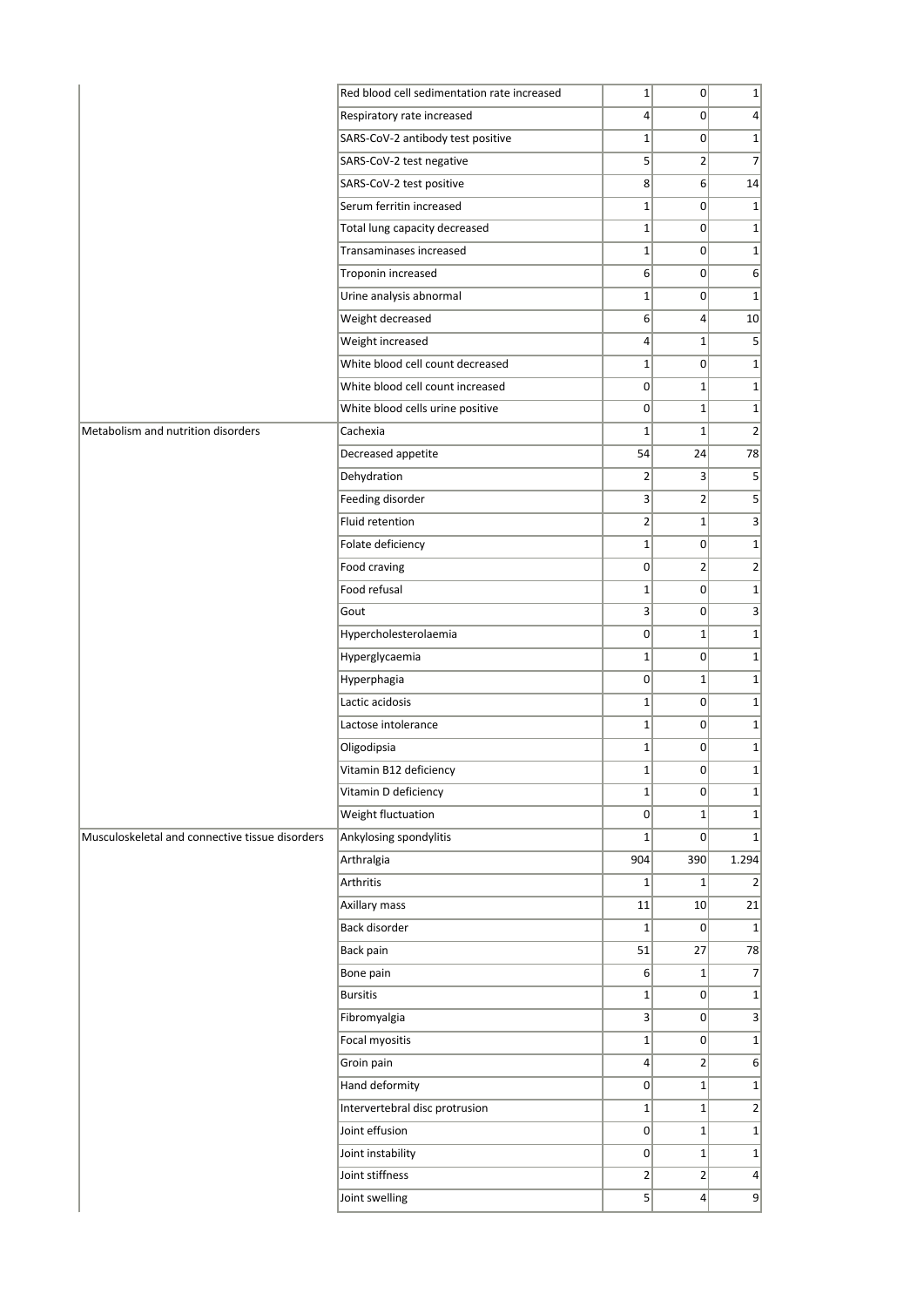|                                             | Ligamentitis                   | 0                       | $1\vert$        | $\mathbf{1}$    |
|---------------------------------------------|--------------------------------|-------------------------|-----------------|-----------------|
|                                             | Limb discomfort                | 25                      | 20 <sup>2</sup> | 45              |
|                                             | Mobility decreased             | $1\vert$                | 3               | $\vert 4 \vert$ |
|                                             | Muscle atrophy                 | $1\vert$                | 0               | $\mathbf{1}$    |
|                                             | Muscle disorder                | $2\vert$                | $\overline{0}$  | $\overline{2}$  |
|                                             | Muscle fatigue                 | $1\vert$                | 1               | $\overline{2}$  |
|                                             | Muscle rigidity                | $\vert 4 \vert$         | $\overline{0}$  | $\overline{4}$  |
|                                             | Muscle spasms                  | 22                      | $\overline{7}$  | 29              |
|                                             | Muscle tightness               | $1\vert$                | $\overline{0}$  | $\mathbf{1}$    |
|                                             | Muscle twitching               | $1\vert$                | $\overline{0}$  | $\mathbf 1$     |
|                                             | Muscular weakness              | 21                      | 9               | 30              |
|                                             | Musculoskeletal chest pain     | $1\vert$                | $6 \mid$        | $\overline{7}$  |
|                                             | Musculoskeletal discomfort     | $\mathbf{5}$            | 3 <sup>1</sup>  | 8 <sup>2</sup>  |
|                                             | Musculoskeletal pain           | $\mathbf{3}$            | 2 <sup>1</sup>  | 5               |
|                                             | Musculoskeletal stiffness      | 61                      | 31              | 92              |
|                                             | Myalgia                        | 1519                    | 735             | 2.254           |
|                                             | Myositis                       | $\overline{\mathbf{3}}$ | $\overline{2}$  | 5               |
|                                             | Neck mass                      | 0                       | $1\vert$        | $\mathbf 1$     |
|                                             | Neck pain                      | 37                      | 23              | 60              |
|                                             | Osteoarthritis                 | $1\vert$                | $\Omega$        | $\mathbf 1$     |
|                                             | Pain in extremity              | 189                     | 131             | 320             |
|                                             | Pain in jaw                    | $\overline{2}$          | 0               | $\overline{2}$  |
|                                             | Periarthritis                  | 2 <sup>1</sup>          | $\vert$         | $6 \mid$        |
|                                             | Polyarthritis                  | $1\vert$                | 0               | $\mathbf{1}$    |
|                                             | Polymyalgia rheumatica         | $\overline{2}$          | 0               | $\overline{2}$  |
|                                             | Rheumatic disorder             | 1 <sup>1</sup>          | $1\vert$        | $\overline{2}$  |
|                                             | Rheumatoid arthritis           | $2\vert$                | $\overline{0}$  | $\overline{2}$  |
|                                             | Rotator cuff syndrome          | $1\vert$                | 3               | $\overline{4}$  |
|                                             | Synovial cyst                  | $\mathbf{5}$            | $1\vert$        | 6               |
|                                             | Synovitis                      | $1\vert$                | 0               | $\mathbf{1}$    |
|                                             | Tendon pain                    | $1\vert$                | 0               | $\mathbf 1$     |
|                                             | Tendonitis                     | 4 <sup>1</sup>          | $\overline{2}$  | 6               |
|                                             | Torticollis                    | $\overline{\mathbf{3}}$ | $\overline{0}$  | $\vert 3 \vert$ |
| Neoplasms benign, malignant and unspecified | Basal cell carcinoma           | 2 <sup>1</sup>          | 0               | $\overline{2}$  |
| (incl cysts and polyps)                     | Chronic lymphocytic leukaemia  | $1\vert$                | 0               | $\mathbf{1}$    |
|                                             | Lymphoma                       | 1 <sup>1</sup>          | 0               | $\mathbf{1}$    |
|                                             | Plasma cell myeloma recurrent  | $1\vert$                | 0               | $\mathbf{1}$    |
| Nervous system disorders                    | Ageusia                        | 9                       | $\vert$         | 13              |
|                                             | Allodynia                      | 0                       | $1\vert$        | $\mathbf{1}$    |
|                                             | Altered state of consciousness | $1\vert$                | 0               | $\mathbf{1}$    |
|                                             | Amnesia                        | $1\vert$                | $\overline{2}$  | 3               |
|                                             | Anosmia                        | $\overline{2}$          | $\vert$         | 6               |
|                                             | Aphasia                        | $\vert$                 | $1\vert$        | 5               |
|                                             | Balance disorder               | 10                      | 7 <sup>1</sup>  | 17              |
|                                             | Bell's palsy                   | $\overline{2}$          | $\Omega$        | $\overline{2}$  |
|                                             | <b>Burning sensation</b>       | 12                      | 14              | 26              |
|                                             | Central nervous system lesion  | 1 <sup>1</sup>          | 0               | $\mathbf{1}$    |
|                                             | Central pain syndrome          | $1\vert$                | 0               | $\mathbf{1}$    |
|                                             | Cerebral artery thrombosis     | $1\vert$                | 0               | $1\vert$        |
|                                             | Cerebral haemorrhage           | 2 <sup>1</sup>          | 0               | $\overline{2}$  |
|                                             |                                |                         |                 |                 |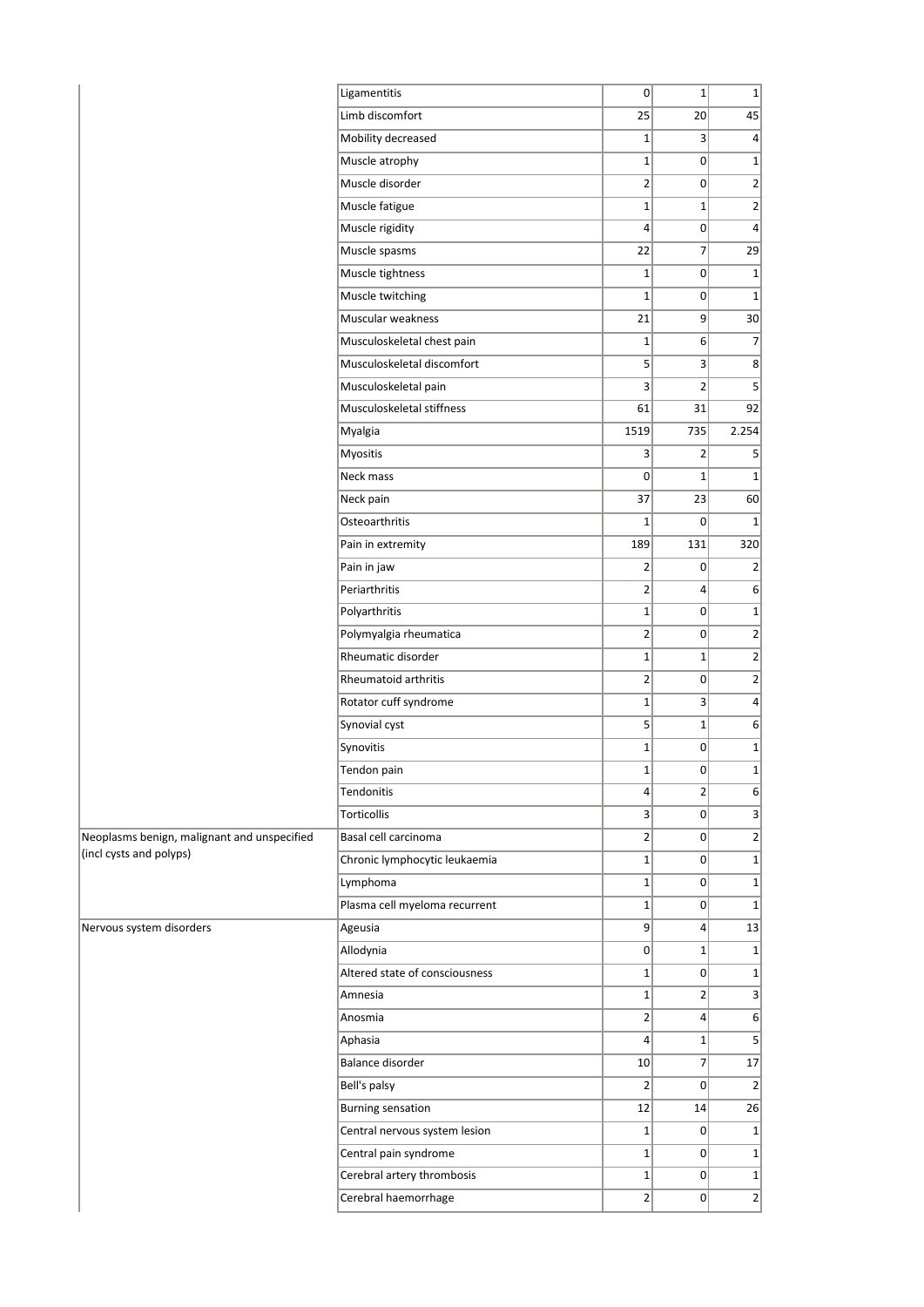| Cerebral infarction                | 1              | 0            | 1               |
|------------------------------------|----------------|--------------|-----------------|
| Cerebral ischaemia                 | 1              | 0            | $\mathbf{1}$    |
| Cerebral thrombosis                | $\overline{2}$ | 0            | $\overline{2}$  |
| Cerebrovascular accident           | 10             | $\mathbf{1}$ | 11              |
| Cervicobrachial syndrome           | 0              | $\mathbf{1}$ | $\mathbf{1}$    |
| Cluster headache                   | 1              | 1            | 2               |
| Cognitive disorder                 | 3              | 0            | 3               |
| Coordination abnormal              | 4              | 0            | 4               |
| Depressed level of consciousness   | 1              | 0            | 1               |
| Diplegia                           | 4              | 0            | $\overline{4}$  |
| Disturbance in attention           | 26             | 6            | 32              |
| <b>Dizziness</b>                   | 98             | 40           | 138             |
| Dizziness exertional               | 1              | 0            | 1               |
| Dizziness postural                 | $\mathbf{1}$   | 0            | 1               |
| Dysarthria                         | 1              | 0            | $\mathbf{1}$    |
| Dysgeusia                          | 5              | 6            | 11              |
| Dyskinesia                         | $\overline{2}$ | $\mathbf{1}$ | 3               |
| Dysstasia                          | 12             | 5            | 17              |
| Dystonia                           | 1              | 0            | $\mathbf{1}$    |
| Electric shock sensation           | 1              | $\mathbf{1}$ | 2               |
| Epilepsy                           | 4              | 0            | $\overline{4}$  |
| Facial paralysis                   | 11             | 3            | 14              |
| <b>Facial paresis</b>              | 0              | $\mathbf{1}$ | 1               |
| Febrile convulsion                 | 0              | $\mathbf{1}$ | 1               |
| Formication                        | 1              | 0            | 1               |
| Generalised tonic-clonic seizure   | $\mathbf{1}$   | 0            | 1               |
| Guillain-Barre syndrome            | 2              | 0            | 2               |
| Haemorrhagic transformation stroke | 1              | 0            | 1               |
| <b>Head discomfort</b>             | 16             | 5            | 21              |
| Headache                           | 1567           | 721          | 2.288           |
| Hemianopia                         | 1              | 0            | 1               |
| Hemiparesis                        | 2              | 0            | $\overline{2}$  |
| Hemiplegia                         | 4              | 0            | $\vert 4 \vert$ |
| Hyperaesthesia                     | 4              | 2            | $6 \mid$        |
| Hypersomnia                        | $\overline{7}$ | 3            | 10              |
| Hypoaesthesia                      | 23             | 23           | 46              |
| Hypokinesia                        | 4              | 0            | 4               |
| Hyporeflexia                       | 2              | 0            | $\overline{2}$  |
| Hypotonia                          | 2              | 0            | $\overline{2}$  |
| Intention tremor                   | 1              | 0            | $\mathbf{1}$    |
| Intercostal neuralgia              | $\mathbf 1$    | 0            | $\mathbf{1}$    |
| Intracranial pressure increased    | $\mathbf{1}$   | 0            | $\mathbf{1}$    |
| Ischaemic stroke                   | 1              | 0            | $\mathbf{1}$    |
| Loss of consciousness              | 21             | 2            | 23              |
| Memory impairment                  | 4              | 0            | $\vert$         |
| Meningism                          | 1              | 0            | $\mathbf{1}$    |
| Mental impairment                  | 1              | 0            | $\mathbf{1}$    |
| Migraine                           | 56             | 15           | 71              |
| Migraine with aura                 | $\overline{2}$ | 0            | $\overline{2}$  |
| Monoparesis                        | 1              | 0            | $\mathbf{1}$    |
|                                    |                |              |                 |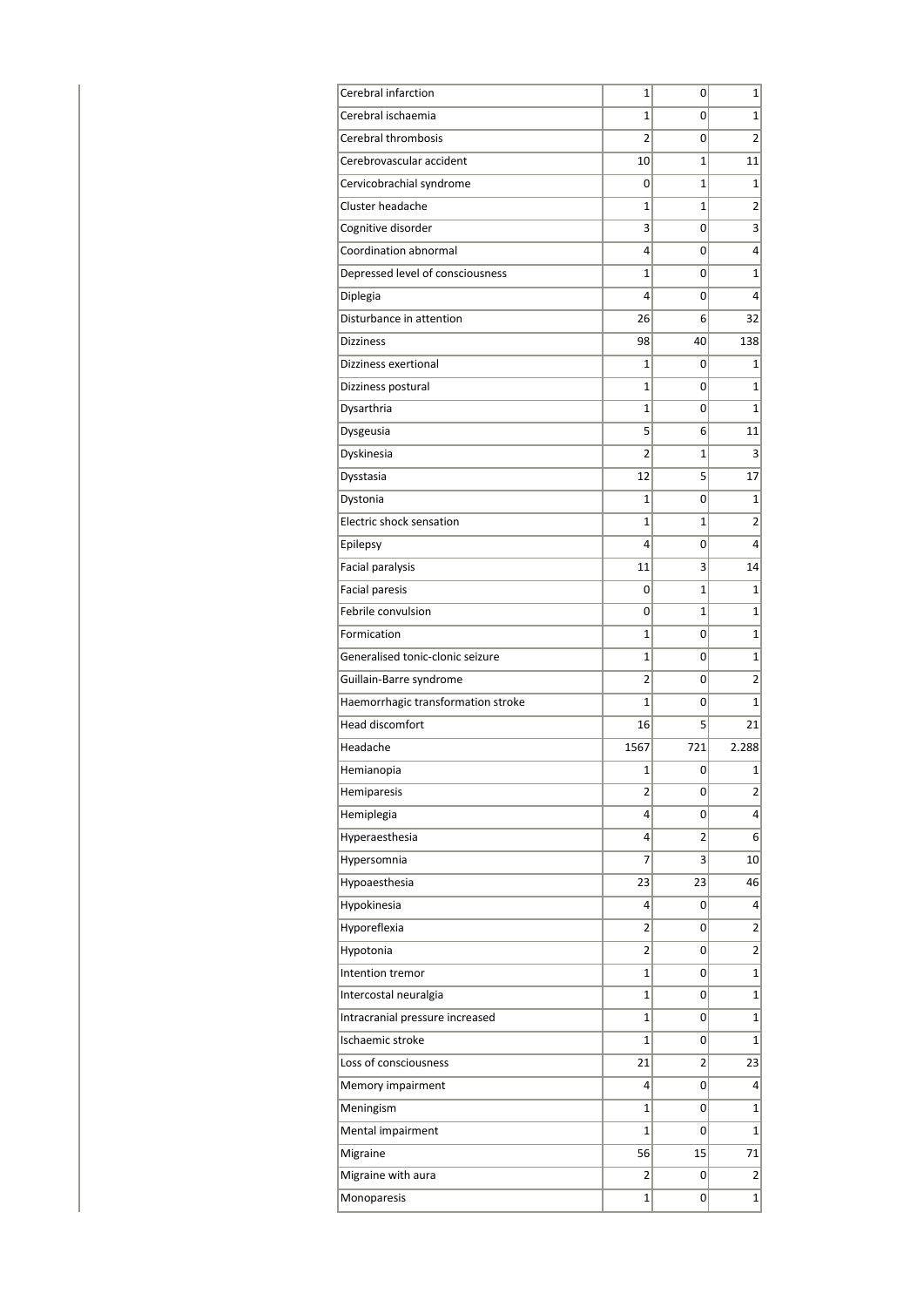| Monoplegia                                                             | 5 <sup>1</sup>          | 0               | $\vert$                      |
|------------------------------------------------------------------------|-------------------------|-----------------|------------------------------|
| Motor dysfunction                                                      | $1\vert$                | $\overline{0}$  | $1\vert$                     |
| Movement disorder                                                      | 5 <sup>1</sup>          | $\vert 4 \vert$ | 9                            |
| Multiple sclerosis                                                     | $1\vert$                | $\overline{0}$  | $1\vert$                     |
| Multiple sclerosis relapse                                             | $1\vert$                | 0               | $1\vert$                     |
| Muscle contractions involuntary                                        | $\vert$                 | $\vert$         | $\overline{7}$               |
| Muscle spasticity                                                      | $1\vert$                | $\overline{0}$  | $1\vert$                     |
| Myasthenia gravis                                                      | $1\vert$                | $\overline{0}$  | 1                            |
| Narcolepsy                                                             | $1\vert$                | $\overline{0}$  | 1                            |
| Nervous system disorder                                                | 36                      | 9               | 45                           |
| Neuralgia                                                              | 10 <sup>1</sup>         | $\overline{2}$  | 12                           |
| Neuralgic amyotrophy                                                   | $\overline{2}$          | $1\vert$        | 3                            |
| Neurological symptom                                                   | $\mathbf{1}$            | $\overline{0}$  | $1\vert$                     |
| Neuropathy peripheral                                                  | 3                       | $\overline{2}$  | $\mathbf{5}$                 |
| Occipital neuralgia                                                    | $1\vert$                | 0               | 1                            |
| Paraesthesia                                                           | 42                      | 39              | 81                           |
| Paralysis                                                              | 5 <sup>2</sup>          | $\overline{0}$  | $\vert$                      |
| Paraplegia                                                             | $1\vert$                | $\overline{0}$  | $1\vert$                     |
| Paresis                                                                | 3                       | 0               | $\vert$                      |
| Parosmia                                                               | $\overline{2}$          | $\overline{2}$  | $\vert$                      |
| Partial seizures                                                       | $1\vert$                | 0               | $1\vert$                     |
| Polyneuropathy                                                         | $\overline{2}$          | 0               | $\left  \frac{2}{2} \right $ |
| Post herpetic neuralgia                                                | $\Omega$                | $\overline{2}$  | 2                            |
| Presyncope                                                             | 14                      | $\overline{8}$  | 22                           |
| Radiculopathy                                                          | $\mathbf{1}$            | 0               | $1\vert$                     |
| Retinal migraine                                                       | $1\vert$                | $\overline{0}$  | $1\vert$                     |
| Seizure                                                                | $\vert$                 | $1\vert$        | $\overline{5}$               |
| Sensorimotor disorder                                                  | $1\vert$                | $\overline{0}$  | $1\vert$                     |
| Sensory disturbance                                                    | $1\vert$                | $\mathbf{1}$    | 2                            |
| Sensory loss                                                           | $\overline{\mathbf{3}}$ | 0               | $\vert$                      |
| Sinus headache                                                         | $1\vert$                | $1\vert$        | $\overline{2}$               |
| Sleep deficit                                                          | $\overline{2}$          | $1\vert$        | $\vert$                      |
| Sleep paralysis                                                        | $1\vert$                | $\overline{0}$  | $1\vert$                     |
| Somnolence                                                             | 10                      | $\overline{7}$  | 17                           |
| Speech disorder                                                        | $\vert$                 | $1\vert$        | 5                            |
| Spinal artery embolism                                                 | $1\vert$                | $\overline{0}$  | $1\vert$                     |
| Spinal cord infarction                                                 | $1\vert$                | $\overline{0}$  | $1\vert$                     |
| Sudden onset of sleep                                                  | $1\vert$                | $\overline{0}$  | $1\vert$                     |
| Syncope                                                                | 52                      | $\vert$         | 57                           |
| Taste disorder                                                         | $\vert$                 | $\overline{5}$  | 9                            |
| Tension headache                                                       | 2                       | $1\vert$        | $\vert$                      |
| Tongue biting                                                          | $1\vert$                | $\overline{0}$  | $1\vert$                     |
| Transient ischaemic attack                                             | 2 <sup>2</sup>          | 0               | 2                            |
| Tremor                                                                 | 29                      | 10              | 39                           |
| Trigeminal neuralgia                                                   |                         | $1\vert$        | $\left 4\right $             |
|                                                                        | 3                       |                 |                              |
| Pregnancy, puerperium and perinatal conditions<br>Abortion spontaneous | 9 <sup>1</sup>          | $1\vert$        | 10                           |
| Morning sickness                                                       | $1\vert$                | $1\vert$        | $\overline{2}$               |
| Pregnancy                                                              | $1\vert$                | 0               | $1\vert$                     |
| Pregnancy on oral contraceptive                                        | $1\vert$                | 0               | $1\vert$                     |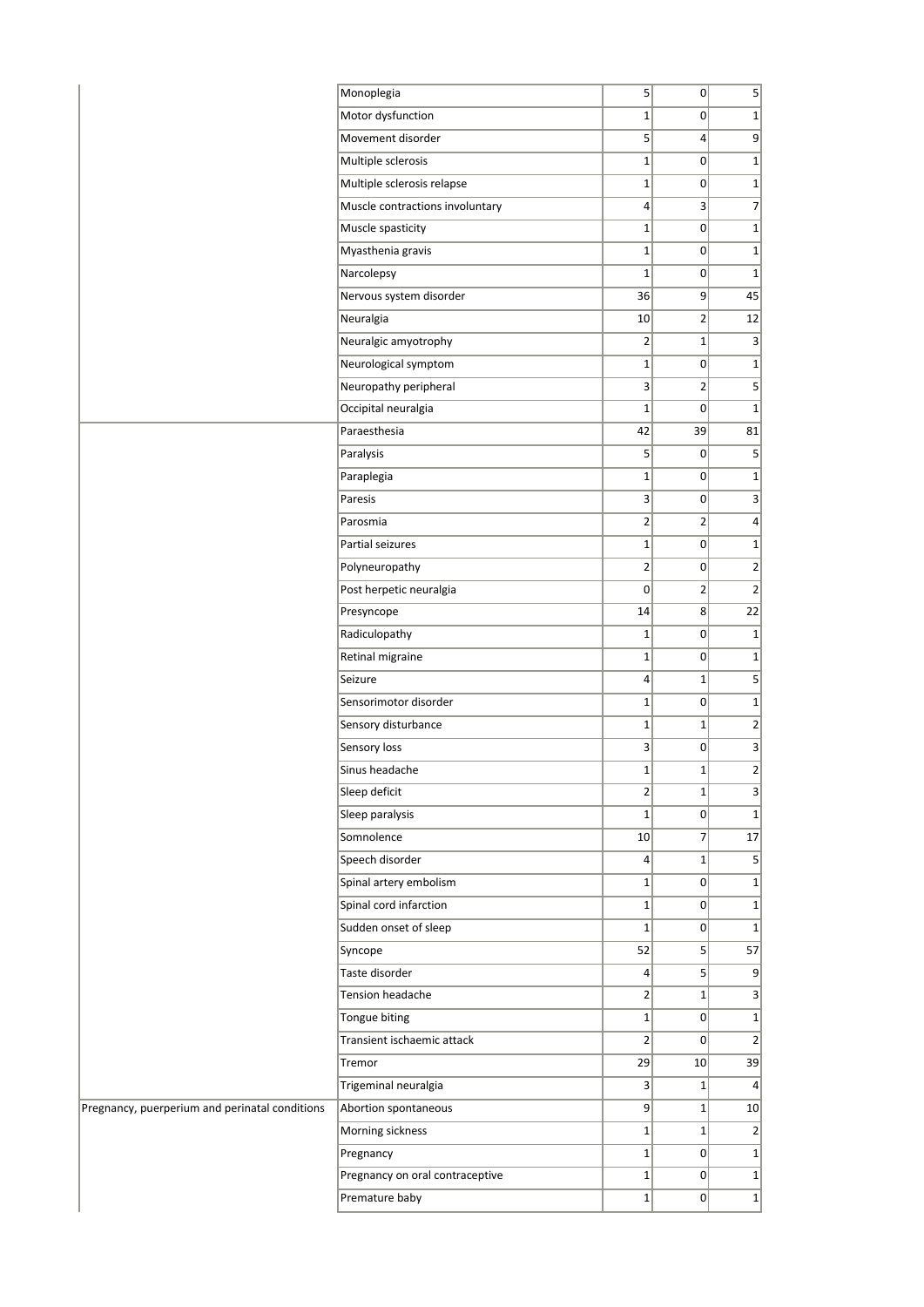|                       | Unintended pregnancy                                                 | $\mathbf{1}$    | 0               | $1\vert$        |
|-----------------------|----------------------------------------------------------------------|-----------------|-----------------|-----------------|
|                       | Uterine hypertonus                                                   | $1\vert$        | $\Omega$        | $1\vert$        |
| Product issues        | Oversensing                                                          | $\overline{0}$  | $\mathbf{1}$    | $\mathbf{1}$    |
| Psychiatric disorders | Abnormal behaviour                                                   | $1\vert$        | 0               | $1\vert$        |
|                       | Abnormal dreams                                                      | $\vert$         | $1\vert$        | 5 <sup>2</sup>  |
|                       | Affect lability                                                      | $\overline{2}$  | 0               | $\overline{2}$  |
|                       | Affective disorder                                                   | $1\overline{ }$ | $1\vert$        | $\overline{2}$  |
|                       | Aggression                                                           | $1\overline{ }$ | 0               | $1\vert$        |
|                       | Agitation                                                            | $\overline{4}$  | 0               | $\vert 4 \vert$ |
|                       | Agoraphobia                                                          | $\mathbf 1$     | 0               | $\mathbf{1}$    |
|                       | Anxiety                                                              | $\overline{2}$  | 9               | 11              |
|                       | Apathy                                                               | $1\vert$        | $\mathbf{1}$    | $\overline{2}$  |
|                       | Claustrophobia                                                       | $\mathbf 0$     | $1\vert$        | $\mathbf{1}$    |
|                       | Confusional state                                                    | 12              | $\overline{2}$  | 14              |
|                       | Delirium                                                             | $\overline{3}$  | 0               | $\vert 3 \vert$ |
|                       | Depressed mood                                                       | $\mathbf 1$     | $\overline{3}$  | $\vert 4 \vert$ |
|                       | Depression                                                           | 6               | $\vert 4 \vert$ | 10              |
|                       | Disorientation                                                       | $\overline{2}$  | $1\vert$        | $\vert 3 \vert$ |
|                       | Dysphemia                                                            | $1\overline{ }$ | 0               | $1\vert$        |
|                       | Eating disorder                                                      | $1\vert$        | $\mathbf{1}$    | $\overline{2}$  |
|                       | Emotional disorder                                                   | 2               | $\overline{2}$  | $\vert 4 \vert$ |
|                       | <b>Emotional distress</b>                                            | $1\overline{ }$ | $\overline{0}$  | $\mathbf{1}$    |
|                       | Fear                                                                 | $\overline{2}$  | $1\vert$        | $\vert$         |
|                       | Hallucination                                                        | $1\overline{ }$ | $1\vert$        | $\mathbf{2}$    |
|                       | <b>Head banging</b>                                                  | $\vert$         | 0               | $\vert 4 \vert$ |
|                       | Illusion                                                             | $1\vert$        | $\Omega$        | $1\vert$        |
|                       | Insomnia                                                             | 57              | 27              | 84              |
|                       | Irritability                                                         | $\vert$         | $1\vert$        | $\mathsf{S}$    |
|                       | Laziness                                                             | 0               | $\mathbf{1}$    | $\mathbf{1}$    |
|                       | Libido disorder                                                      | $1\overline{ }$ | 0               | $1\vert$        |
|                       | Listless                                                             | $\overline{2}$  | $1\vert$        | $\vert$         |
|                       |                                                                      |                 |                 |                 |
|                       | Mental disorder                                                      | $1\vert$        | 0               | $1\vert$        |
|                       | Mental fatigue                                                       | $1\vert$        | $1\vert$        | $\overline{2}$  |
|                       | Middle insomnia                                                      | $\overline{2}$  | $1\vert$        | $\vert$         |
|                       | Mood altered                                                         | 3 <sup>2</sup>  | 0               | $\vert$         |
|                       | Mood swings                                                          | 3               | 3 <sup>2</sup>  | 6               |
|                       | Mutism                                                               | $1\vert$        | 0               | $1\vert$        |
|                       | Negative thoughts                                                    | 0               | $1\vert$        | $1\vert$        |
|                       | Nervousness                                                          | 3 <sup>2</sup>  | $1\vert$        | $\vert 4 \vert$ |
|                       | Nightmare                                                            | 2               | $1\vert$        | $\vert$         |
|                       | Panic attack                                                         | 2               | 0               | $\overline{2}$  |
|                       | Panic reaction                                                       | 2               | $1\vert$        | 3               |
|                       | Phonophobia                                                          | $1\vert$        | 0               | $1\vert$        |
|                       | Poor quality sleep                                                   | 12              | 8 <sup>2</sup>  | 20              |
|                       | Restlessness                                                         | $\overline{7}$  | 0               | $\overline{7}$  |
|                       | Sleep attacks                                                        | $\overline{0}$  | $1\vert$        | $\mathbf{1}$    |
|                       | Sleep disorder                                                       | 18              | 6               | 24              |
|                       | Sleep disorder due to general medical condition,<br>hypersomnia type | $\overline{0}$  | $1\vert$        | $1\vert$        |
|                       | Sleep disorder due to general medical condition,<br>insomnia type    | $1\vert$        | 0               | $1\vert$        |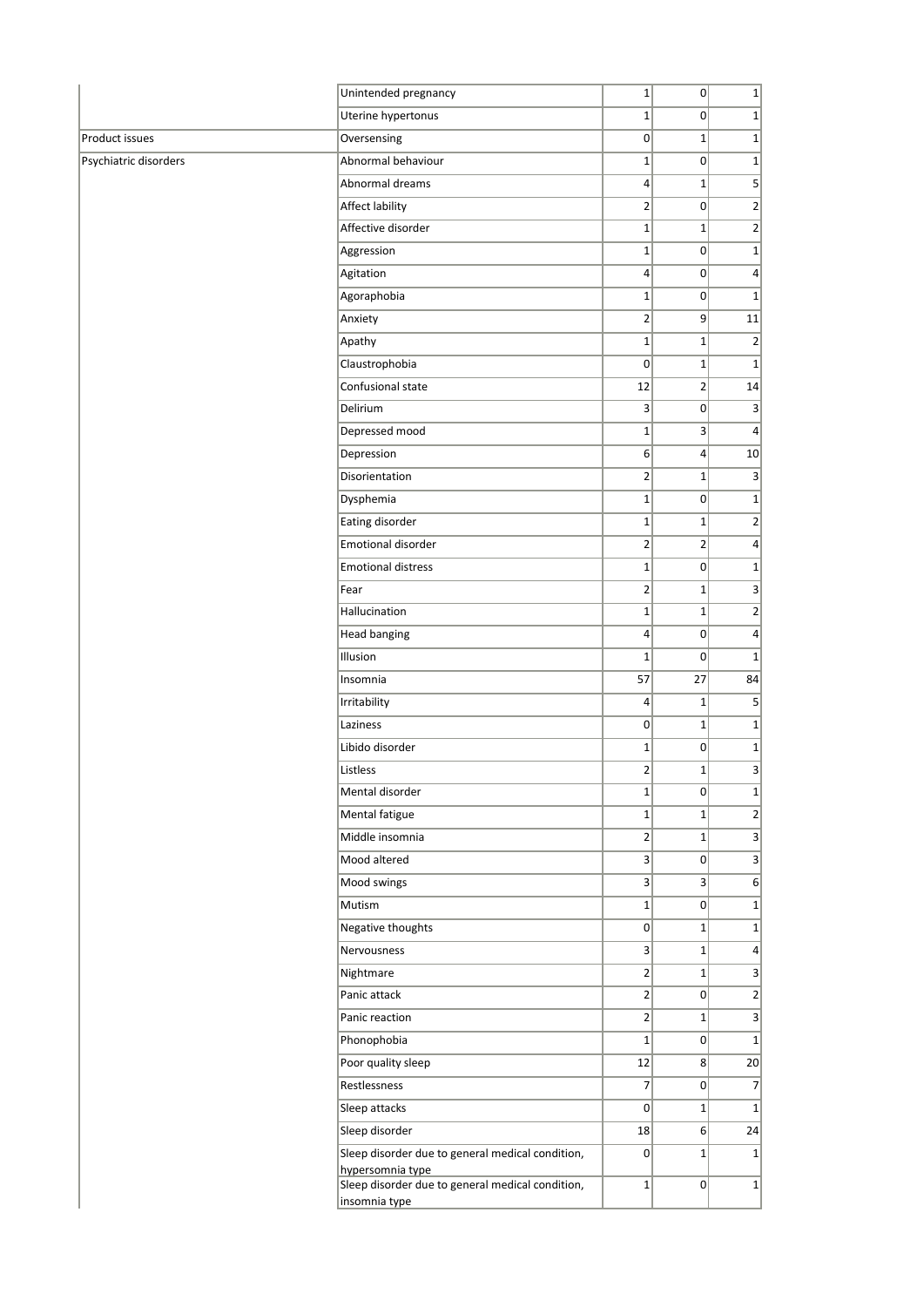|                                          | <b>Stress</b>              | 0                       | $\overline{2}$  | $\overline{2}$   |
|------------------------------------------|----------------------------|-------------------------|-----------------|------------------|
|                                          | Suicidal ideation          | $1\vert$                | $\Omega$        | $1\vert$         |
|                                          | Suicide attempt            | $1\vert$                | $\overline{0}$  | $1\vert$         |
|                                          | <b>Tearfulness</b>         | $\overline{0}$          | $\mathbf{1}$    | 1                |
|                                          | Tension                    | 0                       | $1\vert$        | $1\vert$         |
|                                          | Thinking abnormal          | $\overline{0}$          | $1\vert$        | $1\vert$         |
|                                          | Time perception altered    | $1\vert$                | $\overline{0}$  | $1\vert$         |
| Renal and urinary disorders              | Acute kidney injury        | $1\vert$                | $\Omega$        | $1\vert$         |
|                                          | Chromaturia                | 4 <sup>1</sup>          | $\vert$         | 7                |
|                                          | Cystitis noninfective      | $1\vert$                | $\Omega$        | 1                |
|                                          | Dysuria                    | $\overline{2}$          | $\mathbf{1}$    | 3                |
|                                          | Haematuria                 | 0                       | $1\vert$        | $1\vert$         |
|                                          | Incontinence               | $\overline{0}$          | $\mathbf{1}$    | 1                |
|                                          | Leukocyturia               | $1\vert$                | $\overline{0}$  | $1\vert$         |
|                                          | Nephrolithiasis            | $1\vert$                | $\Omega$        | $1\vert$         |
|                                          | Oliguria                   | $1\vert$                | $\Omega$        | 1                |
|                                          | Pollakiuria                | $\overline{\mathbf{3}}$ | $\mathbf{1}$    | $\vert 4 \vert$  |
|                                          | Polyuria                   | $\overline{2}$          | $\overline{0}$  | $\overline{2}$   |
|                                          | Renal disorder             | $\vert 4 \vert$         | $\mathbf{1}$    | $\vert$          |
|                                          | Renal failure              | $1\vert$                | $\overline{0}$  | $1\vert$         |
|                                          | Renal pain                 | 9 <sup>1</sup>          | 5               | 14               |
|                                          | Strangury                  | $1\vert$                | $\overline{0}$  | $1\vert$         |
|                                          | Urinary incontinence       | $1\vert$                | $\overline{4}$  | 5 <sup>2</sup>   |
|                                          | Urinary retention          | $1\vert$                | $\overline{0}$  | $1\vert$         |
|                                          | Urinary tract disorder     | 0                       | $1\vert$        | $1\vert$         |
|                                          | Urine abnormality          | 0                       | $\mathbf{1}$    | $1\vert$         |
| Reproductive system and breast disorders | Abnormal uterine bleeding  | 0                       | $\mathbf{1}$    | $1\vert$         |
|                                          | Adnexa uteri pain          | 3                       | $1\vert$        | $\left 4\right $ |
|                                          | Amenorrhoea                | 23                      | 68              | 91               |
|                                          | Breast cyst                | 0                       | $\overline{2}$  | 2                |
|                                          | Breast discomfort          | $\left 4\right $        | $\mathbf{3}$    | $\overline{7}$   |
|                                          | Breast disorder            | 0                       | $1\vert$        | $1\vert$         |
|                                          | Breast engorgement         | 1 <sup>1</sup>          | $\Omega$        | $1\vert$         |
|                                          | Breast enlargement         | 0                       | $\mathbf{1}$    | 1                |
|                                          | <b>Breast inflammation</b> | $1\vert$                | 0               | 1                |
|                                          | Breast mass                | 1                       | 0               | 1                |
|                                          | Breast oedema              | $1\vert$                | $\overline{0}$  | $1\vert$         |
|                                          | Breast pain                | 11                      | 20 <sup>2</sup> | 31               |
|                                          | <b>Breast swelling</b>     | $\mathsf{S}$            | 6               | 11               |
|                                          | <b>Breast tenderness</b>   | $1\vert$                | $1\vert$        | $\overline{2}$   |
|                                          | Cervix disorder            | 0                       | $1\vert$        | $1\vert$         |
|                                          | Dysmenorrhoea              | 30                      | 23              | 53               |
|                                          | Endometrial disorder       | 0                       | $1\vert$        | $1\vert$         |
|                                          | Endometriosis              | 0                       | $1\vert$        | 1                |
|                                          | Erectile dysfunction       | $\overline{2}$          | 0               | $\overline{2}$   |
|                                          | Genital disorder           | $1\vert$                | $\overline{0}$  | $1\vert$         |
|                                          | Heavy menstrual bleeding   | 46                      | 86              | 132              |
|                                          | Hypomenorrhoea             | $1\vert$                | $\overline{7}$  | 8 <sup>2</sup>   |
|                                          | Infertility                | 0                       | $\mathbf{1}$    | 1                |
|                                          | Intermenstrual bleeding    | 16                      | 48              | 64               |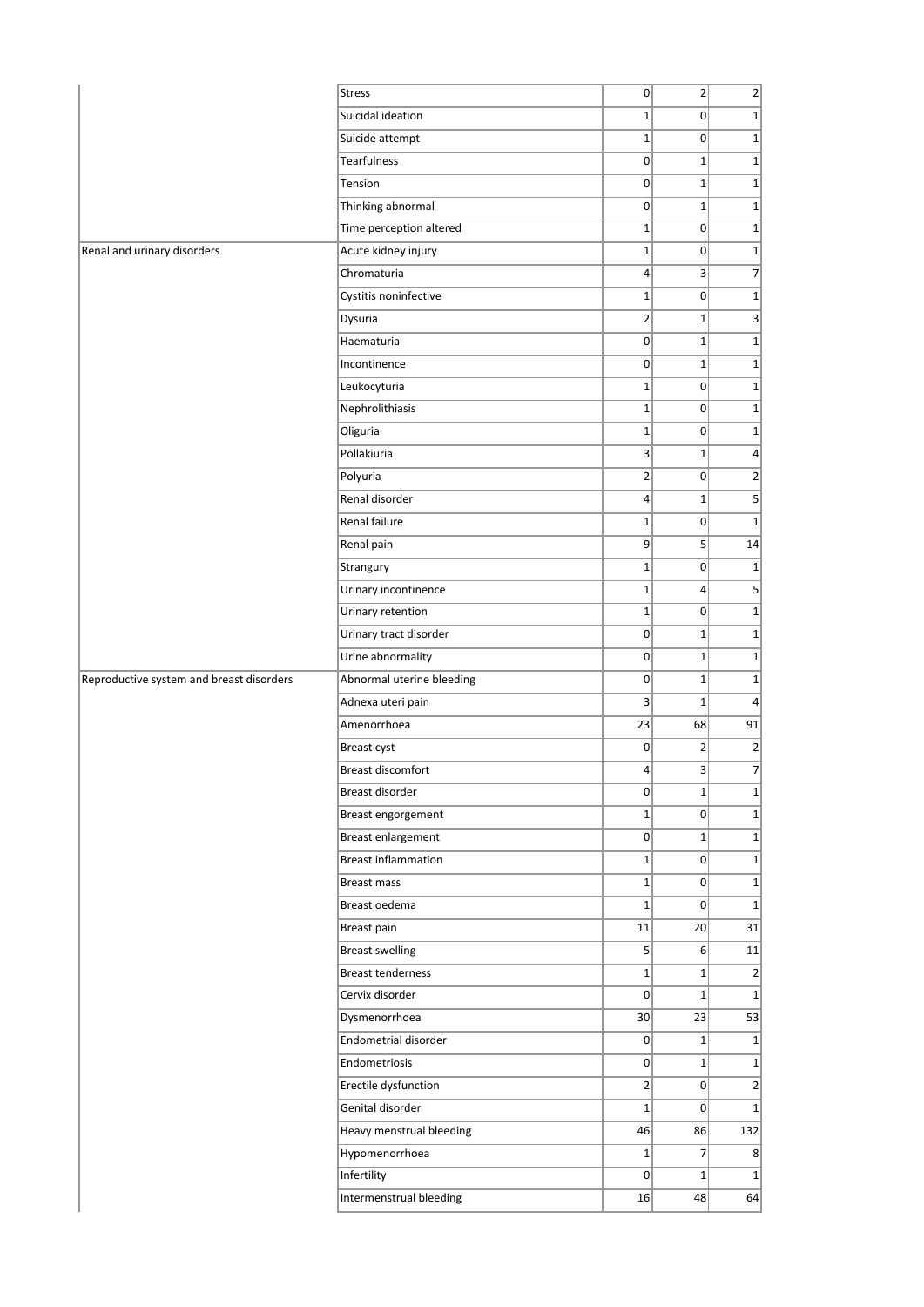|                                                 | Menometrorrhagia           | $\mathbf{3}$    | $\mathsf{3}$   | 6                       |
|-------------------------------------------------|----------------------------|-----------------|----------------|-------------------------|
|                                                 | Menopausal symptoms        | $\overline{0}$  | $\overline{2}$ | $\overline{2}$          |
|                                                 | Menstrual discomfort       | $\mathbf 1$     | $\overline{0}$ | $1\vert$                |
|                                                 | Menstrual disorder         | 37              | 67             | 104                     |
|                                                 | Menstruation delayed       | 11              | 31             | 42                      |
|                                                 | Menstruation irregular     | 27              | 65             | 92                      |
|                                                 | Nipple inflammation        | $1\overline{ }$ | $\overline{0}$ | $1\vert$                |
|                                                 | Nipple pain                | $\Omega$        | $\mathbf{1}$   | $1\vert$                |
|                                                 | Oligomenorrhoea            | $\vert 9 \vert$ | 32             | 41                      |
|                                                 | Ovarian disorder           | $\overline{2}$  | 0              | 2                       |
|                                                 | Ovulation disorder         | 0               | $\mathbf{1}$   | $1\vert$                |
|                                                 | Pelvic pain                | $\overline{2}$  | $\overline{2}$ | $\left  4 \right $      |
|                                                 | Perineal pain              | $\mathbf 1$     | $\overline{0}$ | 1                       |
|                                                 | Polymenorrhoea             | 25              | 67             | 92                      |
|                                                 | Postmenopausal haemorrhage | 8               | 2              | 10                      |
|                                                 | Premenstrual syndrome      | 3               | $6 \mid$       | 9                       |
|                                                 | Suppressed lactation       | $\overline{2}$  | $\mathbf{1}$   | 3                       |
|                                                 | Testicular pain            | $\mathbf{1}$    | $\overline{0}$ | 1                       |
|                                                 | Uterine pain               | $\overline{2}$  | $\overline{2}$ | $\left  4 \right $      |
|                                                 | Uterine spasm              | $\mathbf{1}$    | $\overline{3}$ | $\left  4 \right $      |
|                                                 | Vaginal discharge          | 0               | $\mathbf{1}$   | $1\vert$                |
|                                                 | Vaginal haemorrhage        | $\overline{7}$  | 26             | 33                      |
|                                                 | Vulval disorder            | $\overline{0}$  | 1              | $1\vert$                |
|                                                 | Vulvovaginal discomfort    | $\mathbf{1}$    | $1\vert$       | 2                       |
|                                                 | Vulvovaginal pain          | 0               | $\mathbf{2}$   | $\overline{2}$          |
| Respiratory, thoracic and mediastinal disorders | Acute pulmonary oedema     | $\mathbf{1}$    | $\overline{0}$ | 1                       |
|                                                 | Anoxia                     | $\mathbf{1}$    | 0              | $1\vert$                |
|                                                 | Aphonia                    | $\mathbf 1$     | $1\vert$       | 2                       |
|                                                 | Apnoea                     | $\mathbf 1$     | $\overline{0}$ | $1\vert$                |
|                                                 | Asphyxia                   | $1\overline{ }$ | $\overline{0}$ | 1                       |
|                                                 | Asthma                     | 0               | $\overline{2}$ | $\overline{2}$          |
|                                                 | Asthmatic crisis           | $\overline{2}$  | 0              | $2\vert$                |
|                                                 | <b>Bronchiectasis</b>      | $1\overline{ }$ | $\overline{0}$ | $1\vert$                |
|                                                 | Choking sensation          | 0               | $\vert$        | $\overline{\mathbf{3}}$ |
|                                                 | Cough                      | 27              | 23             | 50                      |
|                                                 | Dry throat                 | $\overline{2}$  | 0              | $\overline{2}$          |
|                                                 | Dysphonia                  | 6 <sup>1</sup>  | $1\vert$       | $\overline{7}$          |
|                                                 | Dyspnoea                   | 79              | 32             | 111                     |
|                                                 | Dyspnoea at rest           | $\overline{2}$  | $\overline{0}$ | $\left  \right $        |
|                                                 | Dyspnoea exertional        | 5 <sup>1</sup>  | $\mathsf{S}$   | 10                      |
|                                                 | Emphysema                  | $1\vert$        | $\overline{0}$ | 1                       |
|                                                 | Epistaxis                  | 8 <sup>1</sup>  | 12             | 20                      |
|                                                 | Hypopnoea                  | $1\vert$        | 0              | 1                       |
|                                                 | Hypoventilation            | 0               | $1\vert$       | 1                       |
|                                                 | Hypoxia                    | 3               | 0              | $\overline{\mathbf{3}}$ |
|                                                 | Laryngeal discomfort       | 0               | $1\vert$       | $1\vert$                |
|                                                 | Laryngeal oedema           | $\mathbf{1}$    | 0              | 1                       |
|                                                 | Lung disorder              | 3               | $\overline{2}$ | 5 <sup>2</sup>          |
|                                                 | Mouth breathing            | $1\vert$        | $\overline{0}$ | 1                       |
|                                                 | Nasal congestion           | 5 <sup>1</sup>  | $\mathsf{S}$   | 10                      |
|                                                 |                            |                 |                |                         |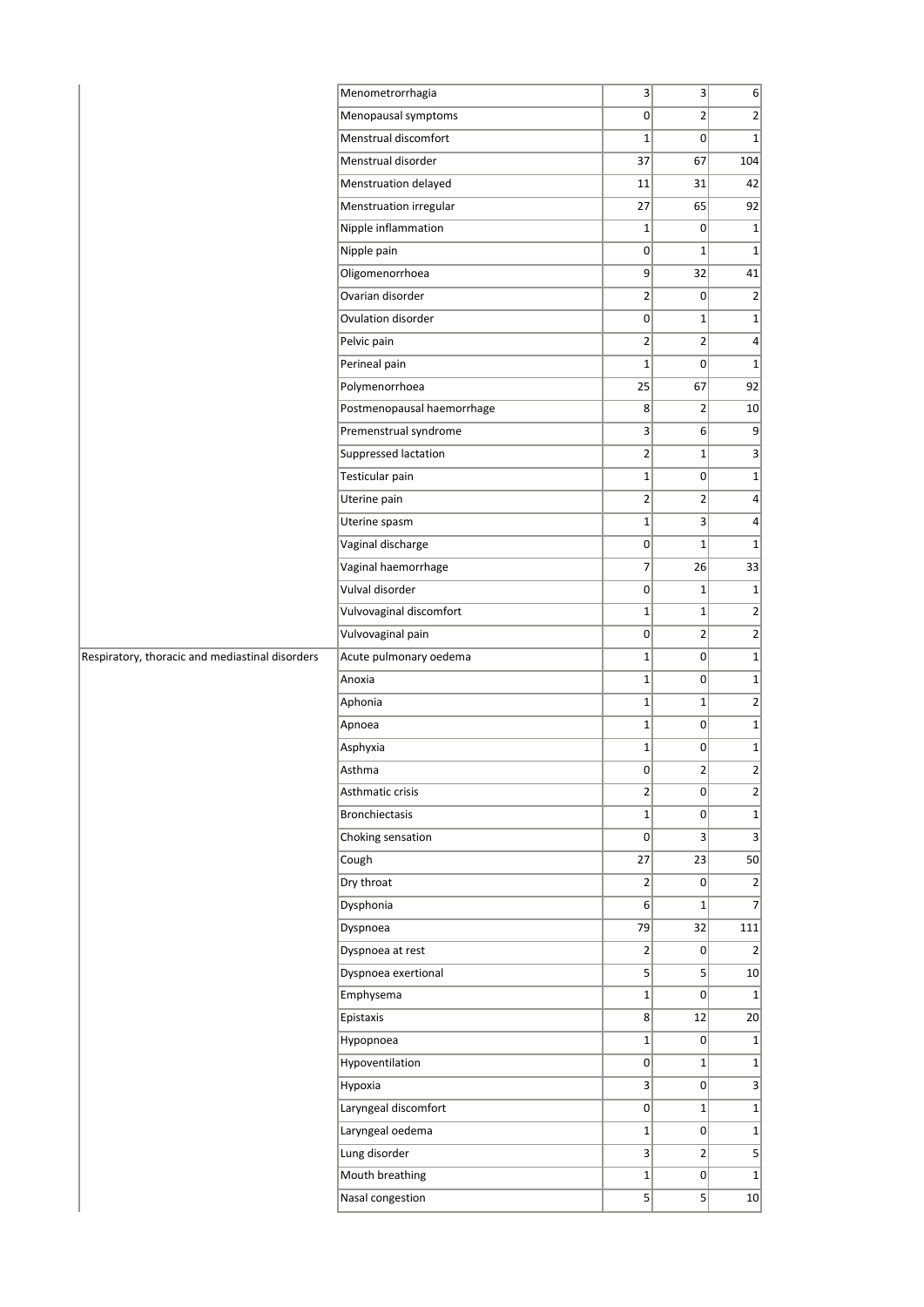|                                        | Nasal discomfort                   | $\overline{2}$          | 0                       | $\overline{2}$               |
|----------------------------------------|------------------------------------|-------------------------|-------------------------|------------------------------|
|                                        | Nasal dryness                      | 0                       | $1\vert$                | 1                            |
|                                        | Nocturnal dyspnoea                 | $\mathbf{1}$            | $1\vert$                | $\overline{2}$               |
|                                        | Oropharyngeal pain                 | 40                      | 16                      | 56                           |
|                                        | Orthopnoea                         | $1\vert$                | $\overline{0}$          | 1                            |
|                                        | Painful respiration                | $1\vert$                | $\overline{0}$          | 1                            |
|                                        | Pharyngeal swelling                | $\mathsf{g}$            | $\overline{2}$          | 11                           |
|                                        | Pleural effusion                   | $\overline{2}$          | 0                       | $\overline{2}$               |
|                                        | Pleurisy                           | $\mathbf 1$             | 2                       | $\left  \right $             |
|                                        | Productive cough                   | $\mathbf{1}$            | $\overline{\mathbf{3}}$ | $\vert$                      |
|                                        | Pulmonary embolism                 | 15                      | 0                       | 15                           |
|                                        | Pulmonary hypertension             | $\mathbf 1$             | $\overline{0}$          | 1                            |
|                                        | Pulmonary infarction               | $\overline{\mathbf{3}}$ | 0                       | $\vert$                      |
|                                        | Pulmonary pain                     | $\overline{4}$          | $1\vert$                | $\vert$                      |
|                                        | Pulmonary sarcoidosis              | $\mathbf 1$             | 0                       | $1\vert$                     |
|                                        | Pulmonary venous thrombosis        | $1\vert$                | 0                       | $1\vert$                     |
|                                        | Rales                              | $\mathbf 1$             | 0                       | $1\vert$                     |
|                                        | Respiration abnormal               | $\mathbf{2}$            | 0                       | $\left  \frac{2}{2} \right $ |
|                                        | Respiratory depth decreased        | $1\vert$                | $\overline{0}$          | 1                            |
|                                        | Respiratory disorder               | 31                      | 11                      | 42                           |
|                                        | Respiratory distress               | 7                       | $1\vert$                | 8 <sup>°</sup>               |
|                                        | Rhinalgia                          | $\mathbf{1}$            | 0                       | $1\vert$                     |
|                                        | Rhinorrhoea                        | 11                      | $\vert$                 | 19                           |
|                                        | Sinus congestion                   | $\mathbf 1$             | 0                       | 1                            |
|                                        | Sinus pain                         | $\mathsf{3}$            | $\overline{0}$          | $\vert$ 3                    |
|                                        | Sleep apnoea syndrome              | $\overline{2}$          | 0                       | $\overline{2}$               |
|                                        | Sneezing                           | $\overline{2}$          | 2                       | $\vert$                      |
|                                        | Sputum discoloured                 | $1\vert$                | 0                       | $1\vert$                     |
|                                        | Tachypnoea                         | $1\vert$                | 0                       | 1                            |
|                                        | Throat irritation                  | $1\vert$                | $1\vert$                | $\left  \frac{2}{2} \right $ |
|                                        | Throat tightness                   | $\overline{2}$          | $\overline{2}$          | $\vert$                      |
|                                        | Tonsillar hypertrophy              | $1\vert$                | 0                       | $1\vert$                     |
|                                        | Upper respiratory tract congestion | $1\vert$                | $\overline{0}$          | 1                            |
|                                        | Wheezing                           | $\mathbf 1$             | 2                       | $\vert$                      |
|                                        | Yawning                            | $\overline{2}$          | 0                       | $\overline{2}$               |
| Skin and subcutaneous tissue disorders | Acne                               | $\overline{2}$          | 10                      | 12                           |
|                                        | Alopecia                           | $\overline{2}$          | $\frac{4}{ }$           | 6                            |
|                                        | Alopecia areata                    | $1\vert$                | $\overline{0}$          | $1\vert$                     |
|                                        | Angioedema                         | 11                      | $\overline{\mathbf{3}}$ | 14                           |
|                                        | Blister                            | $\overline{2}$          | 3 <sup>1</sup>          | $\vert$                      |
|                                        | <b>Blood blister</b>               | 0                       | $1\vert$                | $1\vert$                     |
|                                        | Cellulite                          | 0                       | $1\vert$                | $1\vert$                     |
|                                        | Cold sweat                         | 3                       | $1\vert$                | $\vert 4 \vert$              |
|                                        | Cutaneous sarcoidosis              | $1\vert$                | $\overline{0}$          | $1\vert$                     |
|                                        | Cutaneous vasculitis               | $1\vert$                | 0                       | 1                            |
|                                        | Dermatitis                         | $\overline{0}$          | $1\vert$                | $1\vert$                     |
|                                        | Dermatitis allergic                | $\overline{2}$          | 0                       | $\left  \right $             |
|                                        | Diffuse alopecia                   | 0                       | 1 <sup>1</sup>          | $1\vert$                     |
|                                        | Dry skin                           | $\overline{\mathbf{3}}$ | $1\vert$                | $\vert$                      |
|                                        | Ecchymosis                         | $1\vert$                | $\overline{0}$          | 1                            |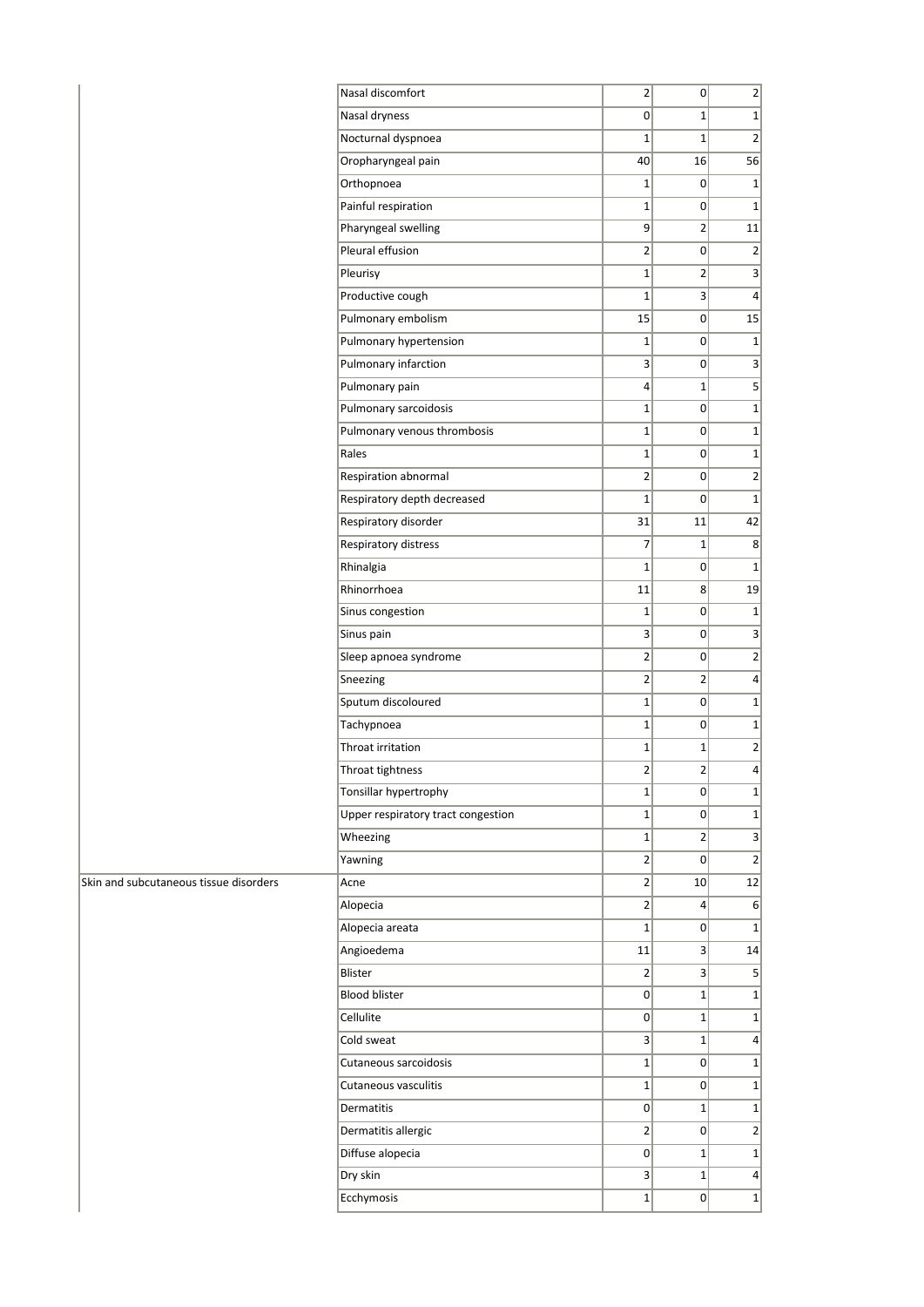| Eczema                     | 3              | 4            | 7                       |
|----------------------------|----------------|--------------|-------------------------|
| Erythema                   | 22             | 45           | 67                      |
| Erythema nodosum           | 1              | $\mathbf{1}$ | 2                       |
| Guttate psoriasis          | 0              | $\mathbf{1}$ | $\mathbf{1}$            |
| Hyperhidrosis              | 62             | 23           | 85                      |
| Idiopathic urticaria       | 0              | 1            | 1                       |
| Livedo reticularis         | 0              | $\mathbf{1}$ | $\mathbf{1}$            |
| Lividity                   | $\mathbf{1}$   | 0            | $\mathbf 1$             |
| Macule                     | 2              | $\mathbf{1}$ | 3                       |
| Mechanical urticaria       | 3              | 1            | 4                       |
| Night sweats               | 23             | 10           | 33                      |
| Pain of skin               | 7              | 3            | 10                      |
| Papule                     | 1              | 0            | $\mathbf 1$             |
| Pemphigoid                 | $\mathbf{1}$   | 0            | $\mathbf 1$             |
| Petechiae                  | 1              | 0            | $\mathbf{1}$            |
| Photosensitivity reaction  | 2              | 1            | 3                       |
| Piloerection               | 0              | 1            | $\mathbf 1$             |
| Pityriasis rosea           | 0              | $\mathbf{1}$ | $\mathbf{1}$            |
| Pruritus                   | 46             | 56           | 102                     |
| Psoriasis                  | 2              | 5            | 7                       |
| Purpura                    | 0              | $\mathbf{1}$ | $\mathbf{1}$            |
| Rash                       | 24             | 42           | 66                      |
| Rash erythematous          | 8              | 24           | 32                      |
| Rash macular               | 19             | 18           | 37                      |
| Rash maculo-papular        | 1              | 0            | $\mathbf{1}$            |
| Rash papular               | 0              | 4            | 4                       |
| Rash pruritic              | 3              | 12           | 15                      |
| Rash vesicular             | 0              | $\mathbf{1}$ | 1                       |
| Scar discomfort            | 1              | 0            | $\mathbf 1$             |
| Sensitive skin             | 4              | 7            | 11                      |
| Skin burning sensation     | 3              | 3            | 6                       |
| Skin discolouration        | 4              | 4            | 8                       |
| Skin disorder              | 220            | 251          | 471                     |
| Skin exfoliation           | 0              | 1            | $\mathbf{1}$            |
| Skin fissures              | 1              | 0            | 1                       |
| Skin haemorrhage           | 0              | $\mathbf{1}$ | $\mathbf 1$             |
| Skin induration            | 1              | 0            | $\mathbf 1$             |
| Skin irritation            | 3              | 2            | 5                       |
| Skin lesion                | 0              | $\mathbf{1}$ | $\mathbf{1}$            |
| Skin mass                  | 0              | 1            | $\mathbf 1$             |
| Skin plaque                | 1              | $\mathbf{1}$ | 2                       |
| Skin reaction              | 4              | 5            | 9                       |
| Skin sensitisation         | 0              | 2            | $\overline{\mathbf{c}}$ |
|                            | 1              | 0            | $\mathbf{1}$            |
| Skin swelling<br>Skin warm | $\overline{2}$ | 5            | $\overline{7}$          |
|                            |                |              |                         |
| Sweat gland disorder       | 1              | 0            | $\mathbf 1$             |
| Trichorrhexis              | 0              | 1            | $\mathbf{1}$            |
| Urticaria                  | 26             | 41           | 67                      |
| Urticaria chronic          | 1              | 0            | 1                       |
| Bedridden                  | $\overline{7}$ | 2            | 9                       |

Social circumstances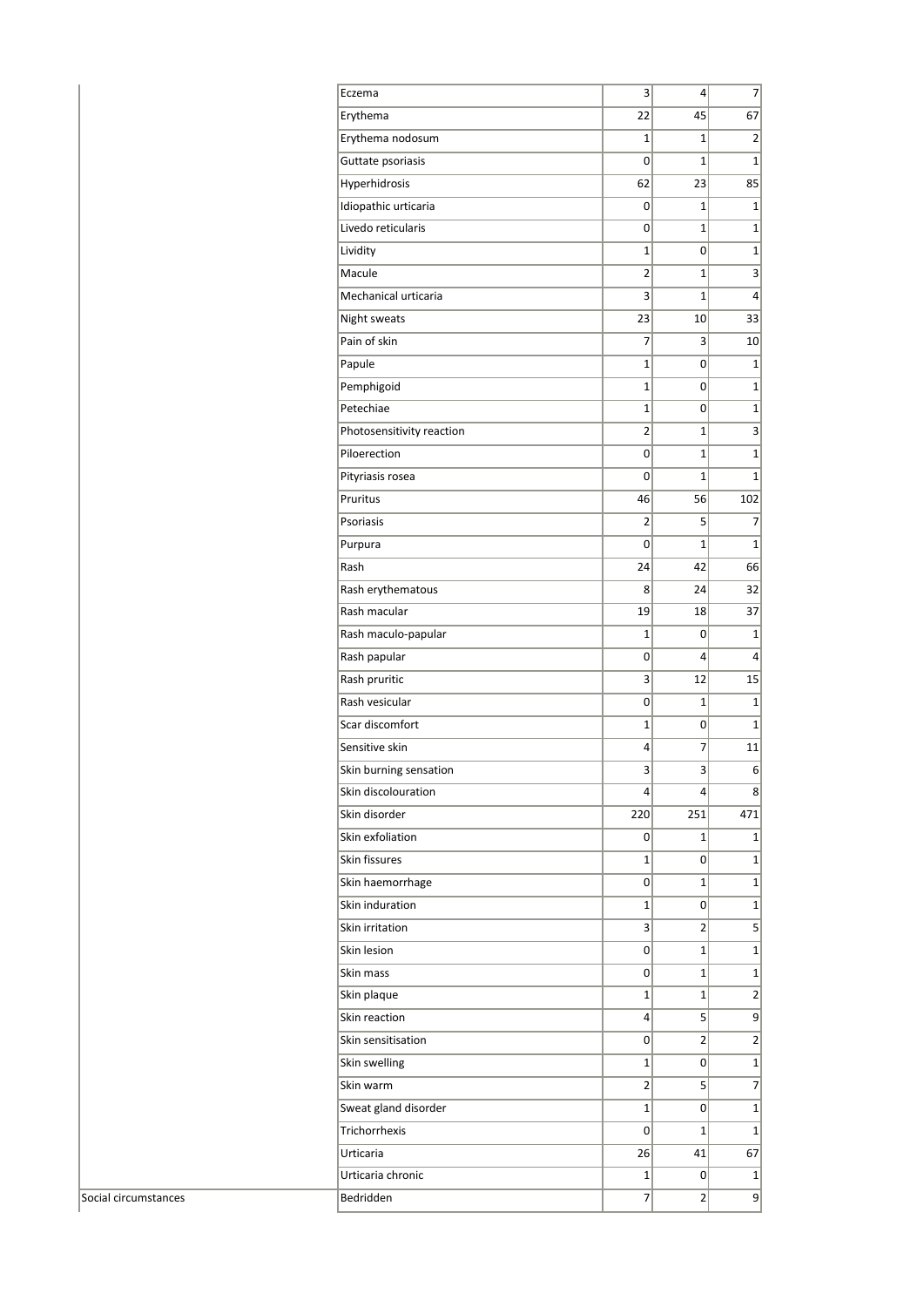|                                 | <b>Breast feeding</b>                             | $\vert$         | 0                | $\vert 3 \vert$  |
|---------------------------------|---------------------------------------------------|-----------------|------------------|------------------|
|                                 | Disability                                        | $1\vert$        | $\overline{0}$   | $1\vert$         |
|                                 | Housebound                                        | $\overline{2}$  | $\overline{0}$   | $\overline{2}$   |
|                                 | Impaired driving ability                          | $\overline{2}$  | $\overline{0}$   | $\vert$ 2        |
|                                 | Impaired work ability                             | 33              | $1\vert$         | 34               |
|                                 | Loss of personal independence in daily activities | $\overline{2}$  | $1\vert$         | 3                |
|                                 | Menopause                                         | $\overline{0}$  | $2\vert$         | $\overline{2}$   |
|                                 | Walking disability                                | 2               | $\overline{0}$   | $\left  \right $ |
|                                 | Water pollution                                   | $\overline{2}$  | 0                | $\overline{2}$   |
| Surgical and medical procedures | Arthrodesis                                       | 0               | $1\vert$         | $\mathbf{1}$     |
|                                 | Bed rest                                          | 6               | $\overline{0}$   | 6                |
|                                 | COVID-19 immunisation                             | 741             | 360              | 1.101            |
|                                 | Endotracheal intubation                           | $1\vert$        | $\overline{0}$   | $1\vert$         |
|                                 | Interchange of vaccine products                   | $\overline{2}$  | 6 <sup>1</sup>   | 8 <sup>2</sup>   |
|                                 | Limb immobilisation                               | $1\vert$        | 0                | $\mathbf{1}$     |
|                                 | Mechanical ventilation                            | $1\overline{ }$ | 0                | 1                |
|                                 | Spinal operation                                  | $1\vert$        | 0                | $\mathbf{1}$     |
| Vascular disorders              | <b>Arteritis</b>                                  | $1\vert$        | 0                | 1                |
|                                 | Artery dissection                                 | $1\vert$        | $\overline{0}$   | $1\vert$         |
|                                 | <b>Blood pressure fluctuation</b>                 | 5 <sup>1</sup>  | 2                | $\overline{7}$   |
|                                 | Circulatory collapse                              | $1\vert$        | 0                | $\mathbf{1}$     |
|                                 | Cyanosis                                          | $\vert 4 \vert$ | $1\vert$         |                  |
|                                 | Deep vein thrombosis                              | 7 <sup>1</sup>  | $\overline{0}$   | $\overline{7}$   |
|                                 | Diastolic hypertension                            | $1\vert$        | 0                | $\mathbf{1}$     |
|                                 | Flushing                                          | $1\vert$        | $\overline{2}$   | $\vert 3 \vert$  |
|                                 | Giant cell arteritis                              | $1\vert$        | $\overline{0}$   | $1\vert$         |
|                                 | Haematoma                                         | $\vert$         | 3 <sup>1</sup>   | 6                |
|                                 | Haemodynamic instability                          | $1\vert$        | $\overline{0}$   | $1\vert$         |
|                                 | Haemorrhage                                       | 3 <sup>1</sup>  | $\overline{0}$   | 3                |
|                                 | Hot flush                                         | 10 <sup>1</sup> | 13               | 23               |
|                                 | Hyperaemia                                        | $\overline{0}$  | $1\vert$         | $\mathbf{1}$     |
|                                 | Hypertension                                      | 11              | 10               | 21               |
|                                 | Hypertensive crisis                               | 5               | 0                | 5                |
|                                 | Hypotension                                       | 21              | $\overline{3}$   | 24               |
|                                 | Lymphoedema                                       | $1\vert$        | 0                | 1                |
|                                 | Microangiopathy                                   | 0               | $1\vert$         | 1                |
|                                 | Orthostatic hypotension                           | $1\vert$        | 0                | 1                |
|                                 | Pallor                                            | $\overline{7}$  | $\left 4\right $ | $11\,$           |
|                                 | Pelvic venous thrombosis                          | $1\vert$        | 0                | $\vert$          |
|                                 | Peripheral artery thrombosis                      | 0               | $1\vert$         | 1                |
|                                 | Peripheral coldness                               | 8               | 2                | 10               |
|                                 | Phlebitis                                         | $1\vert$        | 0                | 1                |
|                                 | Phlebitis superficial                             | $\overline{0}$  | $1\vert$         | $1\vert$         |
|                                 | Raynaud's phenomenon                              | $\overline{2}$  | $\overline{2}$   | $\vert$          |
|                                 | Shock                                             | $1\vert$        | 0                | $1\vert$         |
|                                 | Superficial vein thrombosis                       | $1\vert$        | $1\vert$         | $\left  \right $ |
|                                 | Thrombophlebitis                                  | $1\vert$        | 2                | 3                |
|                                 | Thrombosis                                        | 9               | 3                | 12               |
|                                 | Varicophlebitis                                   | $\overline{0}$  | $1\vert$         | 1                |
|                                 | Varicose vein                                     | $1\vert$        | $1\vert$         | $\overline{2}$   |
|                                 |                                                   |                 |                  |                  |